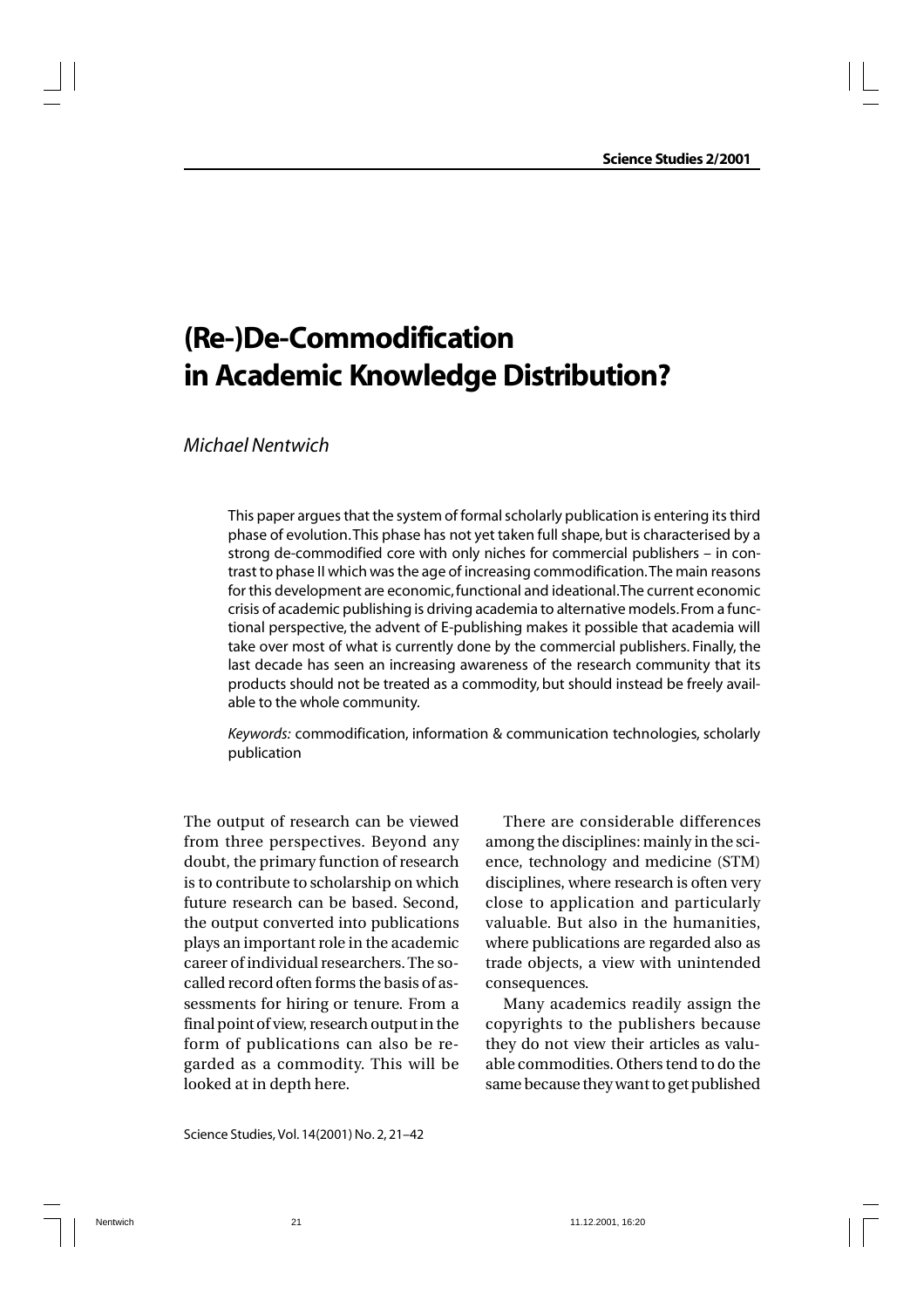in prestigious journals and therefore obey the 'rules of the game' as developed over the last decades. As a result, the publishers gain the right to sell the publications under their own (commercially oriented) terms. This is often in contrast with both the interests of the individual researcher and of the scientific community at large, in particular the interests of the universities which need to devote ever larger shares of their library budgets to buying back their faculty's material previously given to the publishers.

Atkinson (2000) has framed the issue in terms of an ideological difference between the main intermediaries in the scholarly information exchange process: libraries and publishers. He argues that the long-term evolution of information services will depend finally upon the ultimately prevailing intermediary ideology. In his words, the fundamental ideological question is "whether specialized academic information should be understood as a commodity, intended primarily for (and judged in each case by the extent to which it succeeds in generating) revenue – or whether access to scholarly information is a social good that must be freely available (Atkinson, 2000: 62)."

This paper is structured as follows: first, I distinguish three phases of scholarly communication to set the scene for a description of the current developments. I describe the crisis of the existing system in phase II and then systematise the various initiatives to change the status quo with a view to shaping phase III. Against this background, I assess whether the initiatives are doomed or whether we have to expect either a split system – partly commodified and partly de-commodified – or a uniformly de-commodified one in the medium run.

# **Three Phases of Scholarly Communication**

Seen from the viewpoint of the relationship between scholarly publications and the market, we are able to distinguish three phases of scholarly communication: the original state of greatest possible distance, the system of commodification and finally, the present partial counter-movement. Note that these phases are certainly not clear- cut in the sense that one may give an exact point in time when one phase is over and the other started. For our analytical purposes here, it is nevertheless very useful to contrast these three phases with a view to highlight their main characteristics.

The *first* phase is characterised by the advent of the early academic journals in the 17<sup>th</sup> century which institutionalised and generalised the earlier (pre-Gutenberg) system of written scholarly correspondence among individual scholars and exchange of manuscripts. The first journals published were by Académie Française in Paris and the Royal Society of London for the Promotion of Natural Knowledge in 1665. These publications were still heavily influenced by the previous form of "letters". The important point to note here is that it was scholarly associations (academies and societies) of the state (the King) which supported this new system. As it is still the custom today, national scholarly societies and academies exchanged their respective series. Scholarly publications were not yet treated as "commodities", but heavily subsidised by the scholarly institutions until the 1960s. Walker (1998) reports that although scientific societies published most science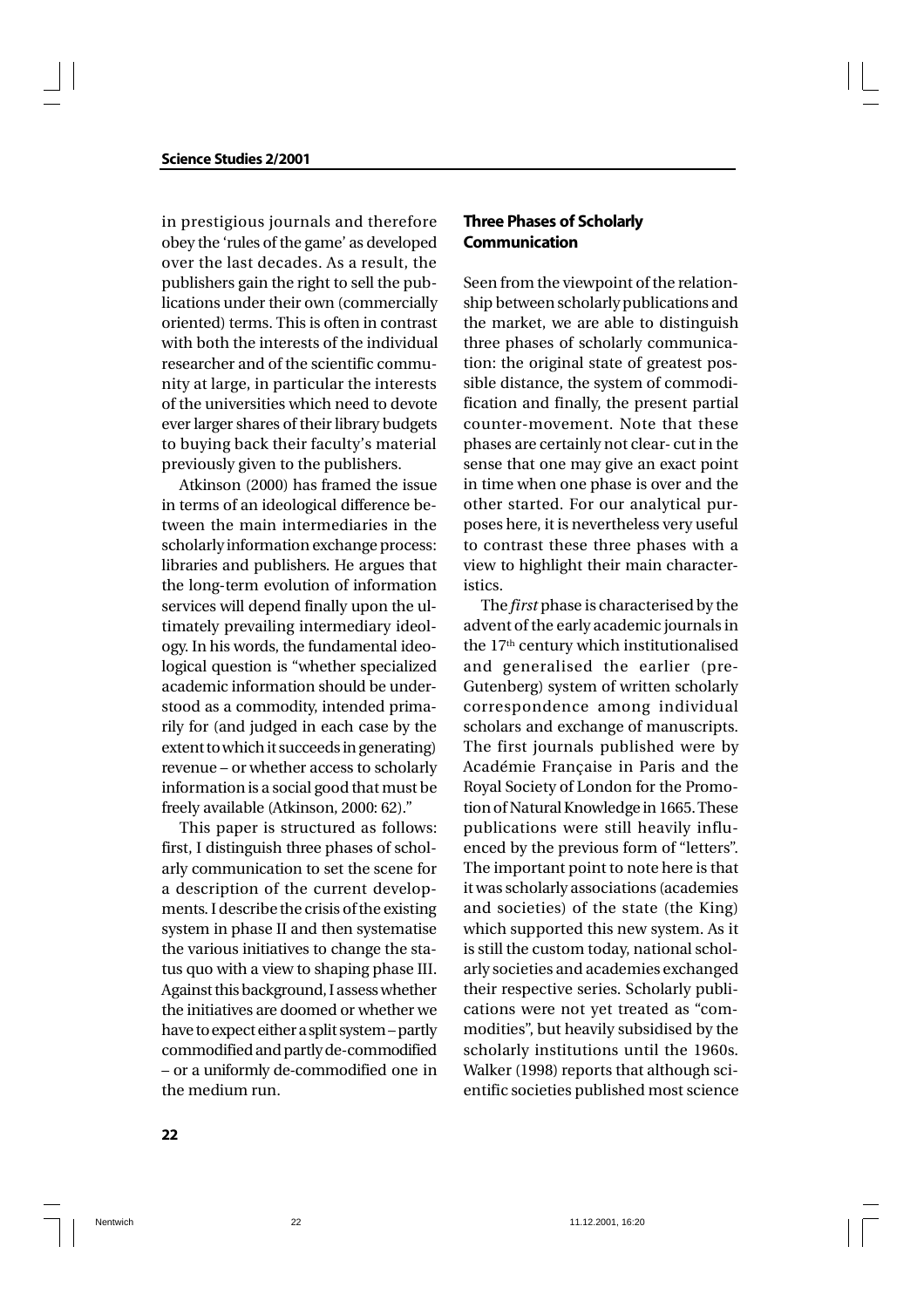journals, some were published by other non-profit institutions, such as universities, museums and governments while commercial publishers were generally not attracted to the field because there was too little potential for profit. The same holds true for the university presses, which started to print scholarly books only shortly after the invention of printing from movable type in the late  $15<sup>th</sup>$ century. Oxford University Press, for instance, started printing already in 1478. The presses' explicit goal was not primarily to sell books, but to advance scholarship through making the research results available to fellow scholars.

The *second* phase rests on an increasing role of the "market" and so-called trade-publishers since the beginning of the last century. Elsevier Science, for instance, has been in the business for more than 100 years. The time of these new actors came in the 1960s (Walker, 1998) and they proved to be very efficient in turning scholarly output into commodities. This development did not take place at equal speed and similar success in all academic disciplines. In general, however, large parts of academic publishing are in the hands of the private sector today. The noteworthy characteristic of the present situation is the fact that scholarly authors normally give away their to-be-published works for free, or almost free, to the commercial publishers which, in turn, sell their final products back to the universities and their libraries at increasingly high prices. This has led to the so-called "serial crisis" or "journal crisis" (i.e. ever higher prices while library budgets went down) with regard to mainly journals in the STM sector, which stretches to other disciplines and the humanities book market in particular.

Consequently, at the beginning of the  $21<sup>st</sup>$  century, it seems that the second phase is giving way to a *third* phase. It is not clear yet what shape it will take, but it features, at least partially, what we might call de-commodification or, with regard to the first phase, re-de-commodification since it might reinstate the original, uncommodified situation. Information and communication technologies (ICT) have brought about new opportunities, in particular electronic publishing in the form of E-journals, E-pre-print servers (self-archiving) and self-publishing. Epublishing potentially improves the economic situation of not-for- profit journal publishers and opens up the possibility that the academic community reappropriates the publishing business.

On the one hand, libraries try to pool their resources and purchasing power in consortia and thus stay within the present paradigm. On the other hand, academics, scholarly associations and libraries set up free E-print-servers and open archives as well as non-commercial E-journals and other free knowledge resources in the WWW. A parallel infrastructure seems to emancipate itself from strict commercial considerations, facilitating various forms of not-forprofit knowledge circulation. Some of them appear to be similar to those preceding the advent of strong commercial interests in the academic publishing market. Others are quite different from the original system, due to the new opportunities provided by current ICT (see below).

# **The Crisis of Phase II**

The crisis in the scholarly publication system (called the 'serial crisis') "has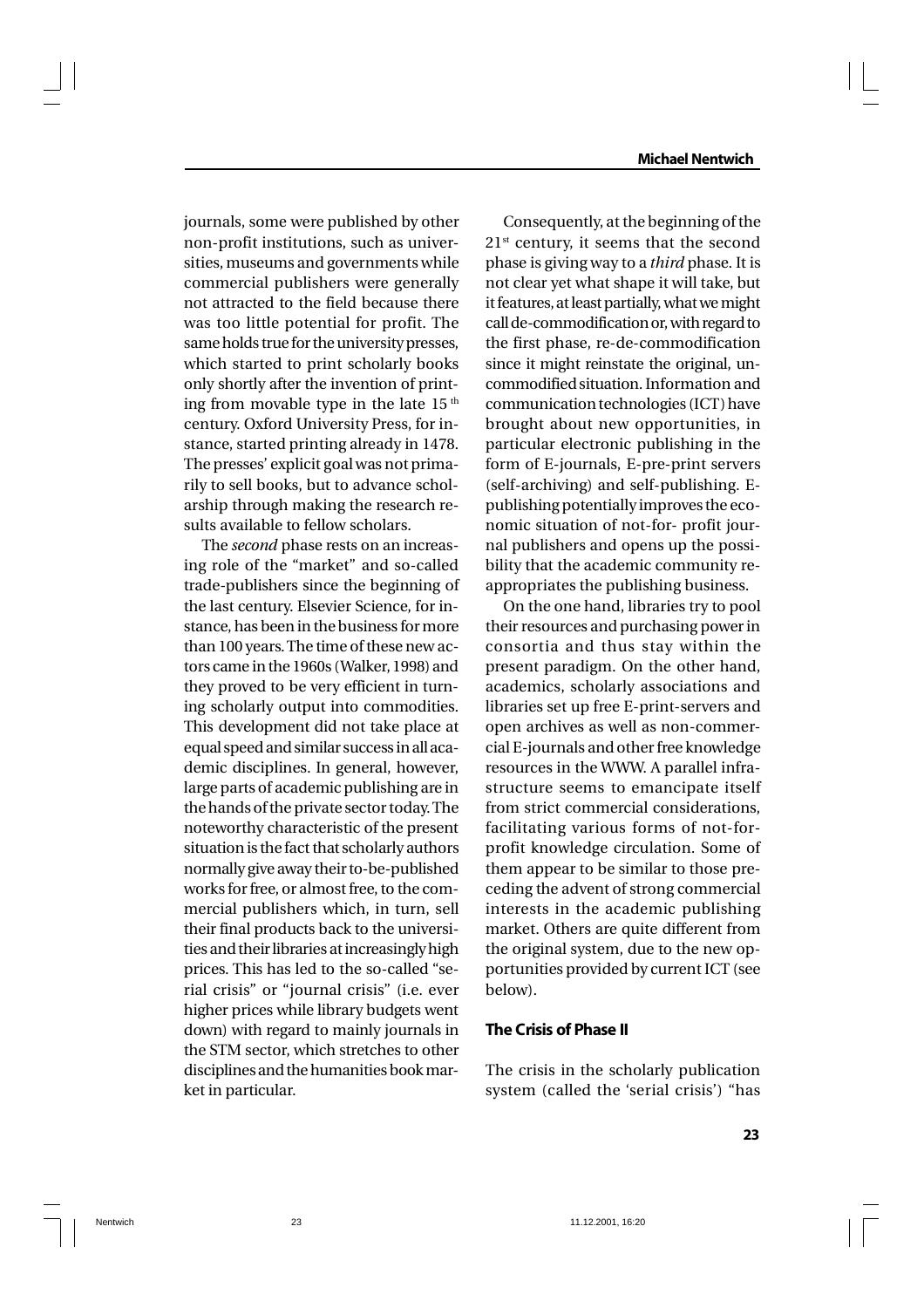### **Science Studies 2/2001**

been well-known for almost two decades" (Whisler & Rosenblatt, 1997). Increased prices of journals and books lead to cancellations of subscriptions and reduced orders, which lead to higher prices because less subscribers pay less while the production costs stay the same. This, again, leads to cancellations and higher prices (Okerson, 1997; Pew Higher Education Roundtable, 1998; Frisch, 1996: 362 ff.). Another source of this vicious circle is the increased focus of commercial publishers on shareholder value. "(T)he partnership between... academia and commerce is now breaking down" (Owen, 2000: 2). At the same time, library budgets are under pressure. In Germany, the funding of university libraries increased only marginally (nominal 1,3% from 1991-97), but the prices of journals went up 27% in the humanities and social sciences and even 77% in the natural sciences. In the US, the average price of a journal increased by 169% from 1987 to 1997, three times more than the inflation rate. All libraries organised in the Association of Research Libraries (ARL) had to pay 124% more for 7% less journals in 1997. In the same year, Elsevier made a profit of 365 million EUR with a turnover of 910 million EUR (Sietmann, 1999: 216; cf. also Bär, 1999; Okerson, 1997).

Atkinson formulates the dilemma in terms of agent-client relationships and argues that the primary clientele of publishers are their owners (often shareholders). "When it comes to making decisions, publishers will inevitably, understandably, and justifiably make those decisions that are in the best interest of their primary clientele." (Atkinson, 2000: 63) He rightly points at the possibility of a severe aggravation of what we have

observed as the traditional serial crisis through information technology which greatly enhances the control of access to information: "If it is in the primary client's best interest for the publisher to use that control to restrict access to needed information as much as possible, in order to make such information scarce and to drive up its price, then that is exactly what will happen".

Thatcher (1996: 201) speaks of only a partial failure of the market (to provide the services necessary for scholarly communication) since (at least some) science journals (still?) sell well and do not rely solely on the academic demand. The market fails in particular for nonscience: in the humanities, books cannot be sold in high enough numbers to make profits (e.g. Wasserman, 1998); the same is true for most social sciences. But even in entomology, a rather small biological discipline, "the cost of subscription- financed commercial publication was contributing heavily to the serials crisis" (Walker, 1998). Thatcher's differentiation overlooks, however, that both science and non-science books and journals are in crisis: science because of high prices, humanities/social sciences because of too few sales. There is, however, another danger involved. Whisler & Rosenblatt (1997: 5) describe what they call the "crowding out effect": STM journals would eventually crowd out other, lesser-used journals if their prices increase more than those of other serials and monographs and if library budgets increase less than serial prices go up. At the end of the day, scholars may publish in "write-only journals" (Denning, 1996), i.e. journals they do not subscribe, nor do their institutions and libraries.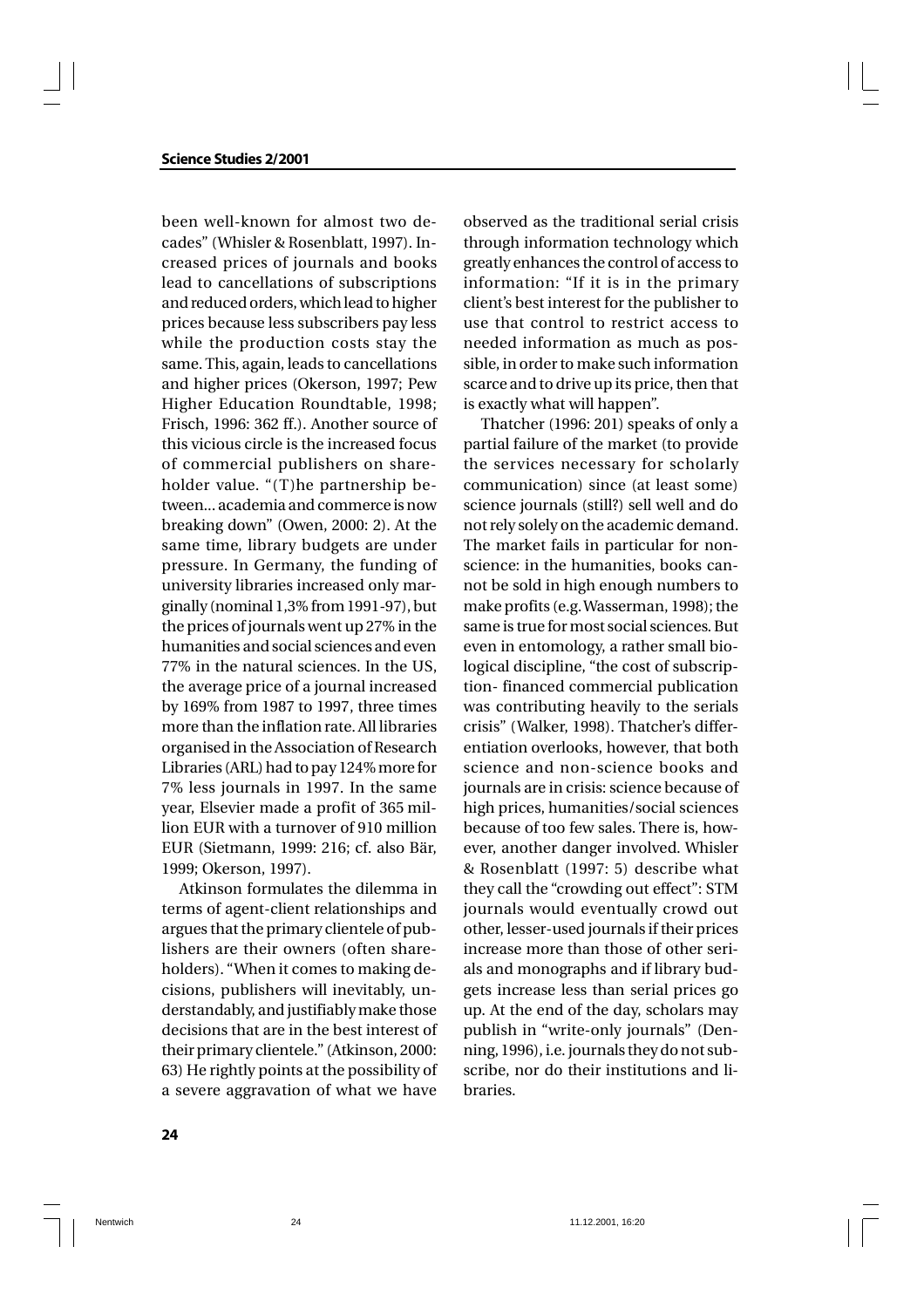It is important to note that the crisis is not only a journals crisis, but also a book crisis. In the humanities, in particular, and some social sciences, the potential readership of specialised books is all but sufficient to sustain their production. Bennett (1994: 244) observes that the "core business of the university press – that of publishing scholarly monographs – is becoming economically impossible while, simultaneously, the presses' core group of authors – faculty – increasingly rely on commercial publishers and on self directed Internet publishing ventures to meet the most pressing needs of scholarly communication."

This means that near-comprehensive access to the products of academic knowledge production is no longer guaranteed in the sense that raising prices make it less and less certain that a particular item can be found in any one academic library. Document delivery and online full text databases are only partially solving the problem as they make it easier to get remote access if the local repository is not able to deliver, but costs are again a problem. The commercial exploitation of academic knowledge by commercial publishers seems, however, to have reached a watershed. Increasing numbers of academics no longer acquiesce this erosion of the foundations of academic communication.

One arena of the 'battle' is intellectual property rights issues. As "the means by which we manage the dual identity of information as a private commodity to be bought and sold and as public good to be freely shared" (Bennett, 1996: 187) copyright is a pivotal issue for scholarly communication. At times, university teachers have difficulty using their own articles as course material (Bennett &

Matheson, 1992: B1), even under the "fair use" regime. The Pew Higher Education Roundtable (1998: 4) manifesto holds that the constraints to the flow of scholarly information result "not just from prohibitive pricing but from the restrictions that commercial publishers seek to impose on the kind of use an individual faculty member can make of his or her own published work."

This is not the place to go into the details of copyright issues involved here; in particular, because this would involve assessing the differences between the U.S. and the European copyright regimes. The difficulties and problems, however, did not diminish with the advent of E-publishing, quite to the contrary.

### **The Developments in Phase III**

Given, on the one hand, the financial crisis of academic libraries coupled with restrictive copyright management, while on the other, the new opportunities of E-publishing, various initiatives have emerged over recent years to change the dissatisfactory situation. A general motto of these initiatives might be: "The free and uninhibited exchange of academic information – efficient and at fair prices – is the pre-condition of all science." (Grötschel & Lügger, 1996: 9) In addition, Rohe claims to observe an increasing demand for a non-profit publishing model using the new technology and submits: "Conditions are ripe for scholars to take control of scholarly publishing." (1998: 4)

In this spirit, there are various calls for action and initiatives in the (mainly) US higher education ("librarians'') scene and beyond (see Okerson, 1997). These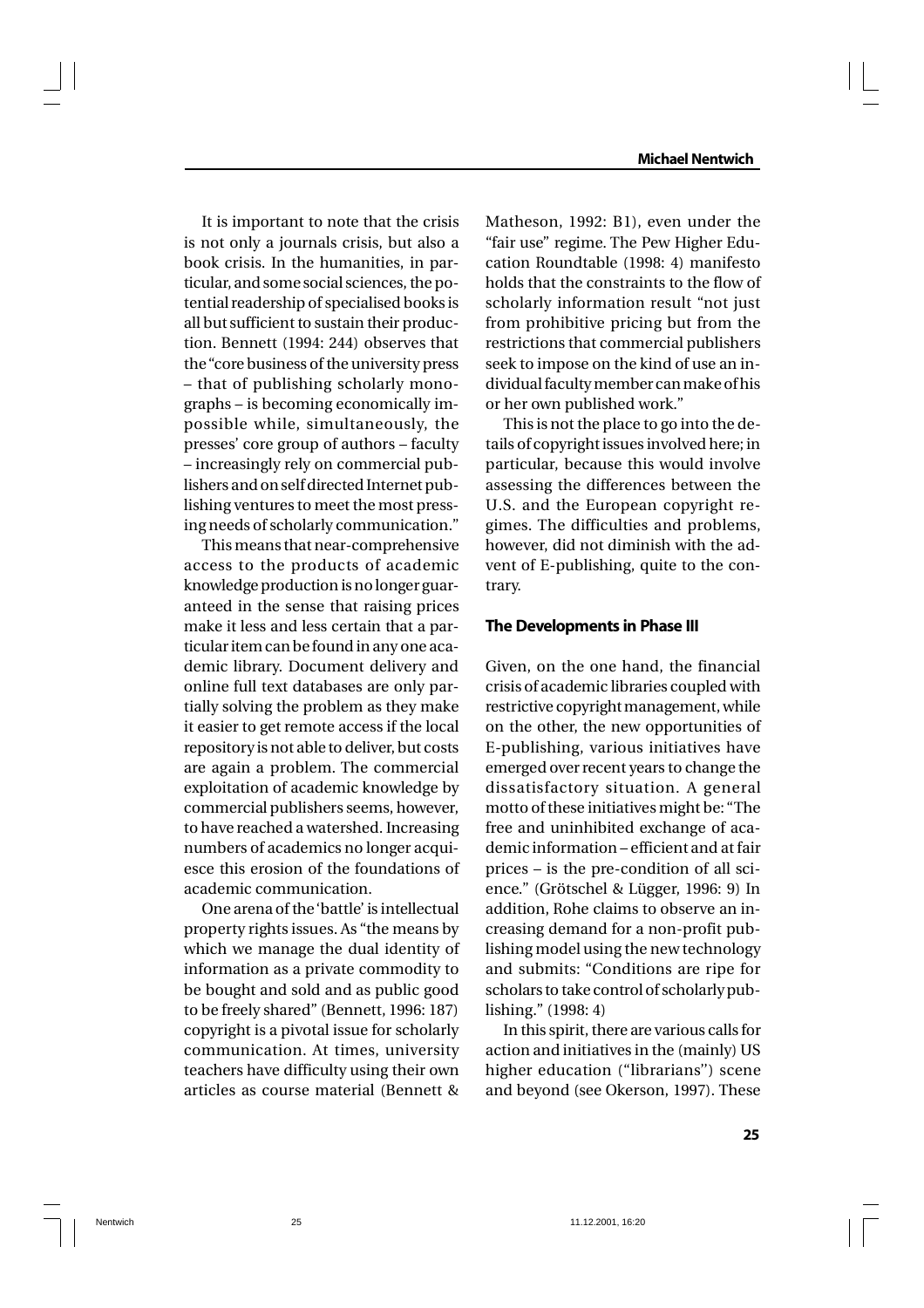initiatives have been sponsored by a variety of organisations as well as various individual or groups of universities and libraries, both inside and outside the US, both national and international.<sup>1</sup> Most of these initiatives mainly aim at *topdown* solutions, i.e. solutions supported by associations and consortia which can be interpreted to be aiming to replace the present with an (at least partly) decommodified system. The new system would rest on E-publishing and university or associational publishing, as opposed to trade publishing.

### *Self-publishing – Public Self-archiving*

In addition to the above top-down solutions, various initiatives exploit the new electronic opportunities *bottom-up*. Self-publishing comes in a variety of forms: individuals setting up download pages, research institutes offering electronic working-paper series, students running low-cost E-journals etc. Franks (1993: part I) calls individual publishing the "vanity press model" and Ullman (1996) comments: "Today, the amateur has returned to the world of research publication." There are, however, also more organised models of the "new" publishing: E-journals, meta-archives and E-pre-print archives. Most importantly, there are "faculty and research entrepreneurs" (Thatcher, 1996: 202; Bennett, 1996: 191) or "trailblazers" (Okerson, 1991b: 15) who initiate, develop and often run these free services in favour of the research community.

### E-journals

Given the low costs of running an E-journal, it comes as no surprise that this has

become a quite common bottom-up route for establishing an alternative selfpublishing market for academic publications. The (online) Directory of Scholarly Electronic Journals (first edition) reports that in December 2000, there were 5436 E-journals whereas the seventh edition (1997) of its predecessor counted only 1465. While it is true that many of these additional E-journals are commercial E-journals which parallel their traditional paper counter-parts, there are many genuine electronic-only series, mostly offered for free or at very moderate fees because they are supported by the enthusiasm of individuals and their affiliations. One illustrative example is reported by Sietmann (1999: 218) with a journal's editors and editorial staff leaving its publisher due to enormous price increases (several 100%) and successfully founding a new journal, mainly distributed as an E-journal (Evolutionary Ecology Research).

It is not the place here to assess in detail the merits of E-journals and their place *vis-à-vis* the traditional journals. Note however, that E-journals have already acquired an important place in many disciplines and are, for instance, recognised in the British research assessment exercise since 1996. Many of them are sustainable academic endeavours, publishing already for many years with much success (with considerable differences between the various academic specialities).

#### Meta Archives

Another route are electronic archives, which make departmental or associational E-publications (mainly working paper series) centrally accessible and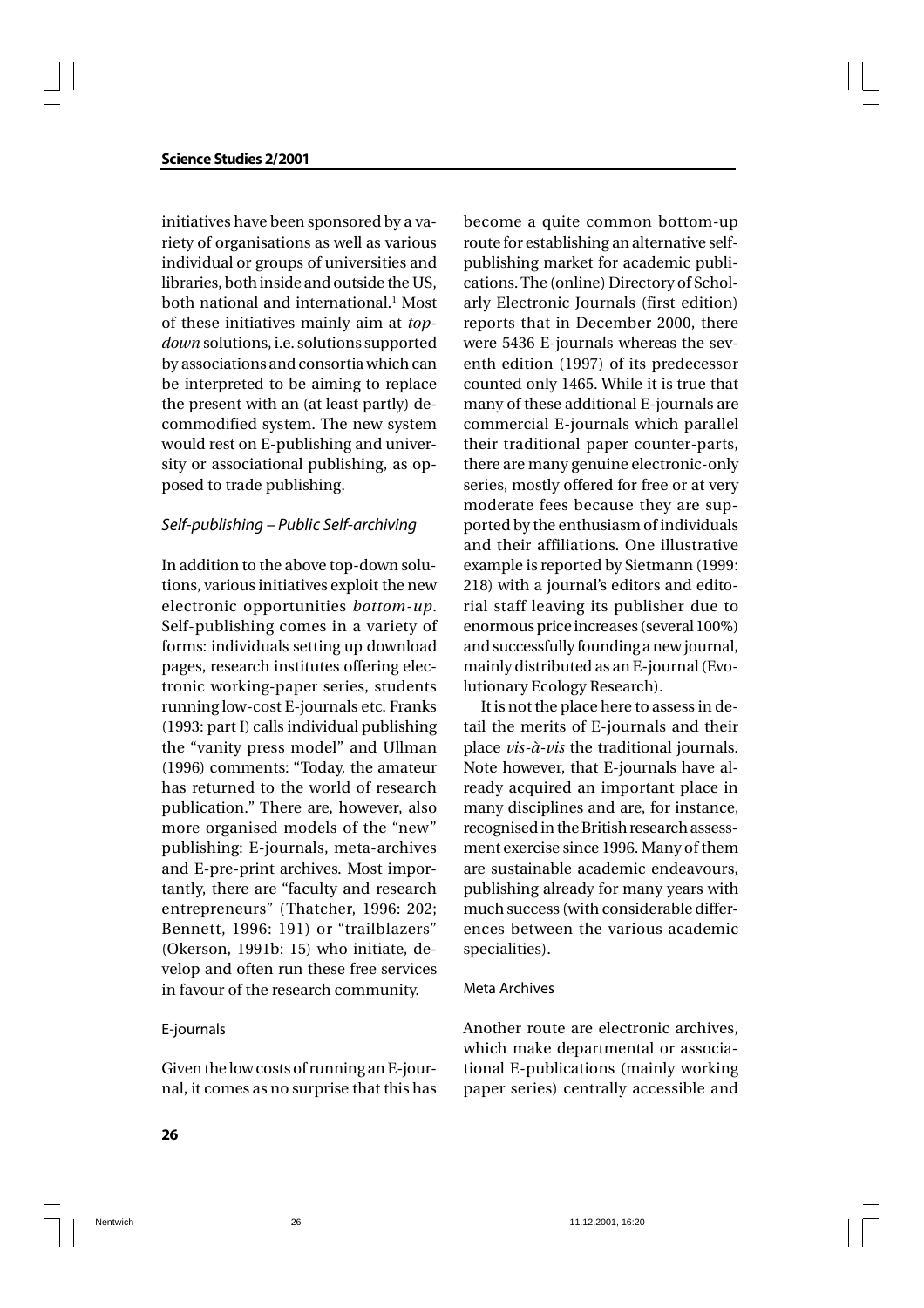searchable. This helps to overcome the intrinsic weakness of the self-publishing model that access to the various electronic sources is unorganised, unfiltered and hence difficult. Such meta archives exist in many disciplines, e.g. in economics (RePEc)<sup>2</sup> or in European integration research (ERPA).

Recently, the Open Archives Initiative (OAi) succeeded in setting a common standard for the meta-data of papers included in these archives. This is expected to be implemented gradually by many archives. The aim is to make all archives inter-operable world-wide and to promote their establishment by making the necessary software available for free.

### E-pre-print Servers

A third route is the establishment of discipline-specific electronic pre-print servers. The idea is that papers are "uploaded" individually to a central server before they are published in a traditional or E-journal. Bennett (1996: 190) observes:

> "that in today's increasingly digital environment, by the time a research paper is ready for publication, it has already been widely read... The commonplace observation is that published journals are now little more than the archives of science, while most of the vital work of scholarly communication is carried elsewhere. Of course there is much variation from discipline to discipline in this disassociation of validation from conventional publication."

Many such servers have followed the first well-known and very busy physics server at Los Alamos (ArXiv), for instance in the cognitive sciences (CogPrint) and in the philosophy of science (PhilSciArchive). Harnad (n.y.) is sure that ArXiv "is the herald of what will happen in all disciplines sooner or later" (see Hibbitts, 1996a; 1996b).

That the formal exchange of specialised scholarly information "can thrive outside of traditional publishing channels" (Atkinson, 2000: 59) has a revolutionary touch since widespread electronic distribution of pre-prints seems bound to destroy high-cost journals (Odlyzko, 1994: 45). Perhaps the most prominent advocate of this route is the brain scientist Stevan Harnad (1993; 1997), with his well-known Subversive Proposal extensively discussed in Okerson and O'Donnell (1995). In a later paper, Harnad summarises his proposal – which is already practiced in the CogPrint archive – as follows:

> All authors should continue to entrust their work to the paper journals of their choice. But if, in addition, they were to publicly archive their pre-refereeing pre-prints and then their post-refereeing reprints on-line on their home servers, for free for all, then the de facto practices of the reader community would take care of the rest...; library serial cancellations, the collapse of the paper cardhouse, publisher perestroika, and a free for all, e-only serial corpus financed by author-end page charges would soon follow suit. (Harnad, 1998: 128)

As pointed out by many, the system of public E-pre-print archiving could easily be combined with a journal system in the sense that the archives are for registering priority claims and making information available as quickly as possible, while the new journal system would consist of refereeing and certifying. Taubes (1996: 768) refers to the idea that submitting to the journal would then only mean that the author submits the reference number of the manuscript in the archives. The journal could then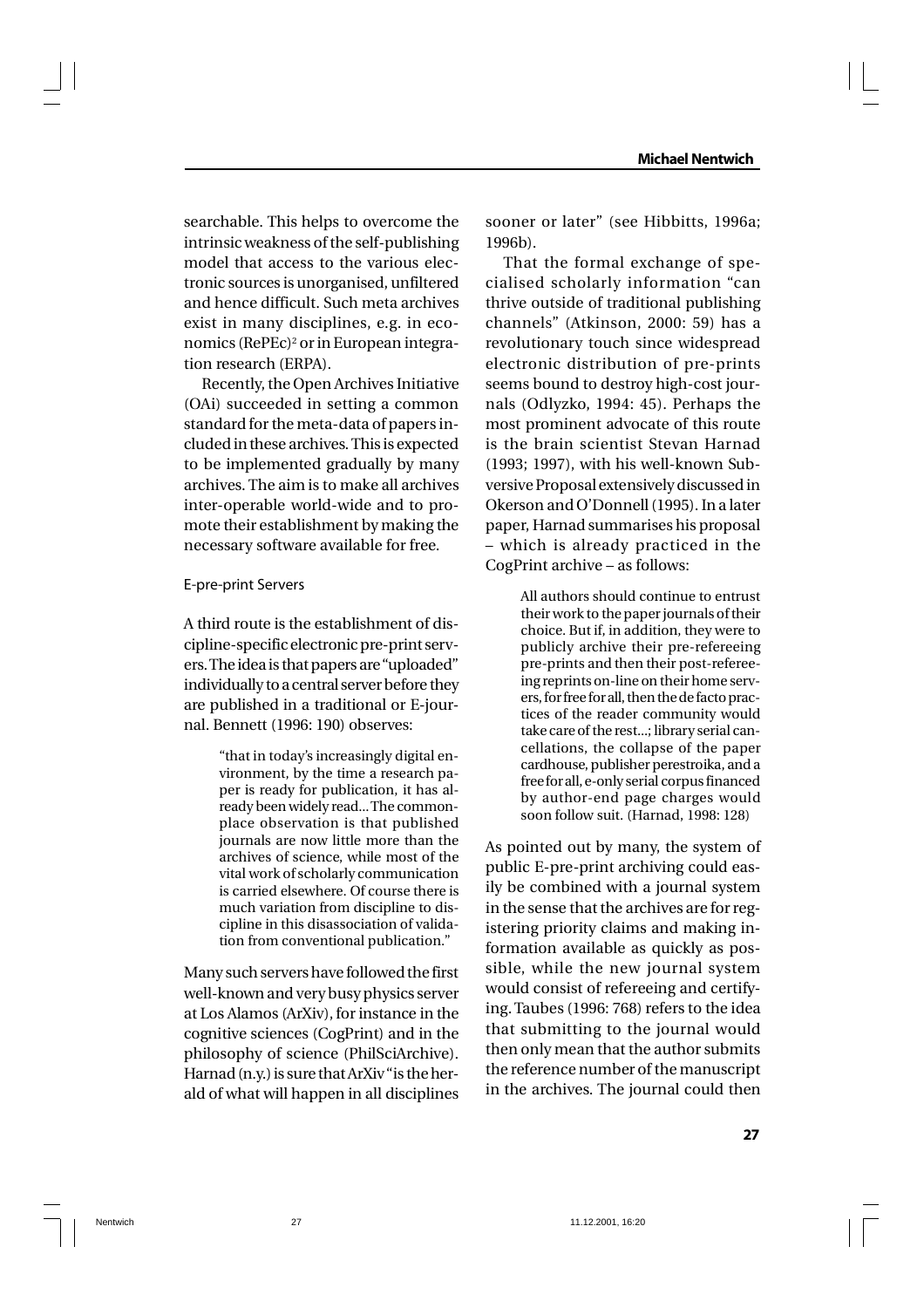### **Science Studies 2/2001**

"freeze the article" by changing the password disallowing the author to change that manuscript with a view to assuring that a paper that has been accepted for publication is indeed the same one readers have been downloading (see Atkinson, 2000: 67). A less far-reaching proposal would redefine the copyright transfer to publishers. Bennett *et al*. propose that, when the author/university agreed to give the copyright to the publisher, they would explicitly give nonprofit organizations like universities and libraries the right to copy the articles in response to specific requests for them. The core of their proposal is that "faculty members would not transfer the copyrights of articles... to any publisher unwilling to accept that condition" (Bennett & Matheson, 1992).

The "Subversive Proposal" and similar ideas are, of course, very much disputed. For instance, Harnad proposes author- end page charges to finance the system (e.g. Harnad, 1997: 6; Walker, 1998). Tomlins (1998: 147) notes that this "reproduces what has long been traditional practice in the humanities, a model as now beset by precisely those pressures that he thinks it can subvert". Note also the extensive debate between Harnad and Varian in (Harnad *et al*., 2000), followed up in much "skywriting" (to use Harnad's own term) in electronic forums like the September98Forum on these issues and the current online debate in "Nature". There is certainly no space to list all the arguments here. Although both agree in principle that online self-archiving is a way to solve the current crisis, they disagree on the reasoning why this is so.

One strand of opposition to the selfpublishing models focuses on the cost

issue, arguing that the costs of publication are not eliminated, but only shifted, often hidden in other university budgets and perhaps even increasing overall as it is unlikely that the work will be done either as well or as cheaply as it would be by professional publishers (Day, 1998: 2) Day notes the danger that the researchers who would otherwise be doing research and teaching or their support staff enabling those crucial activities become both engaged in the work of publishing to the detriment of the time available for teaching and research. While there is certainly some truth in this observation, it is not really an argument against self-publishing since, already now, most work involved in publishing has to be done by the scientific community itself.

E-print servers have the potential either to replace the traditional scholarly publication system altogether or to organise the pre-refereeing phase very differently. In the latter case, quality control would still be entrusted in the journal system, while in the former case it would be incorporated. Their main advantages over the phase II system are their universal accessibility, speed and low cost. How such systems would be financed, is still an open question, but it seems that the relatively low costs could be borne by the professional associations.

# *Central, Comprehensive Digital Archives and Open Source*

While the E-pre-print archives only include pre-prints and the meta archives mainly departmental working papers, a number of initiatives go one step further (respectively take another route) aiming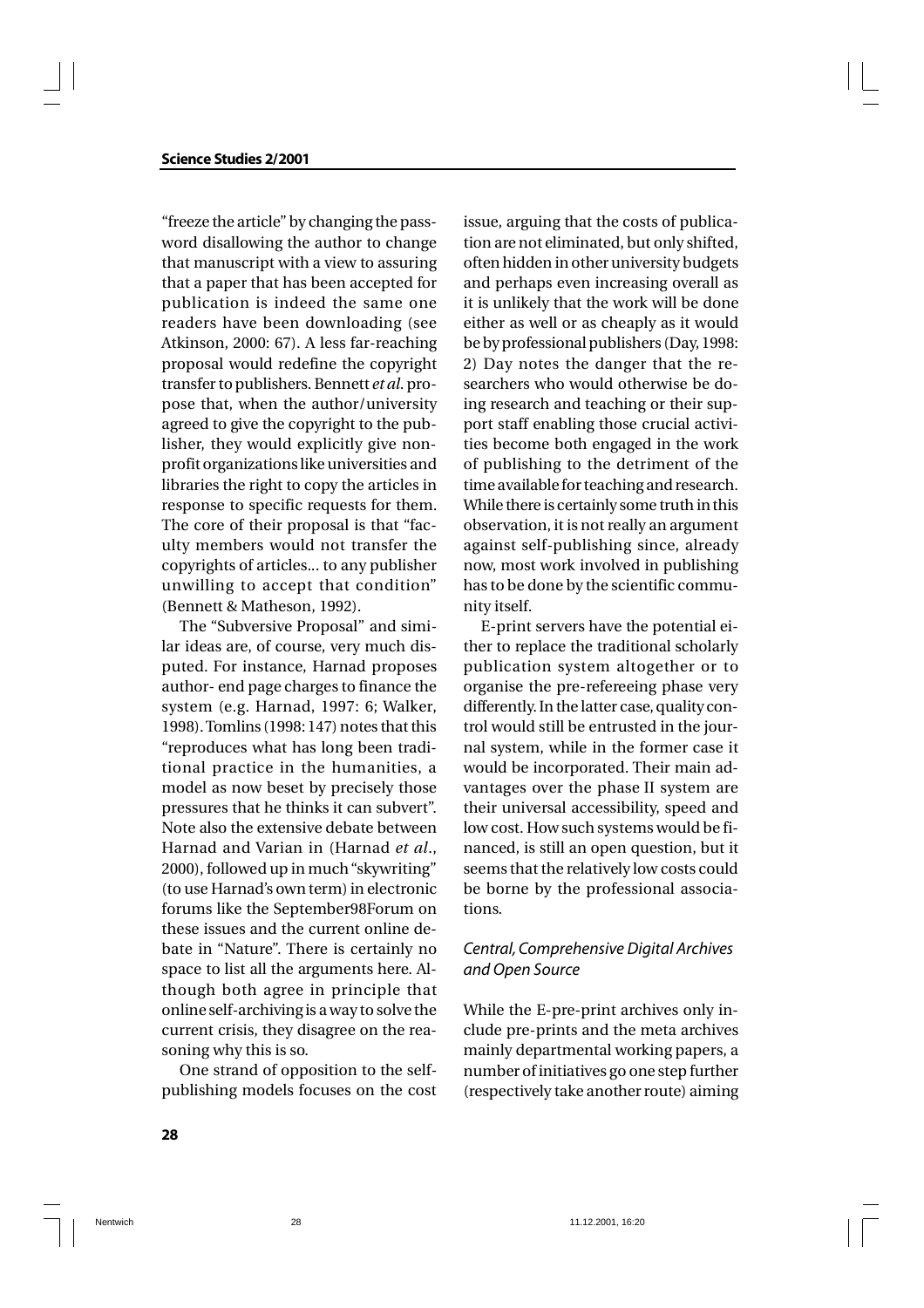at archives comprehending not only "grey", but also published literature. The most prominent examples of this are PubMed Central for the life sciences managed by the US National Library of Medicine (NLM). A famous new initiative by a number of scientists, including Nobel laureates (Roberts *et al*., 2001) aims to create "public, electronic archives of the scientific literature, containing complete copies of all published scientific papers".

In the beginning, at least, the commercial publishers of STM literature are quite reluctant to give free access to their products via such services. Therefore only a few journals are already available through PubMed Central. The number is steadily growing, but some think archives such as these will never cover an area completely because of the financial interests involved.

### Open Source

Phase III de-commodification is not only driven by primarily economic reasons, but also inspired by another movement which has its roots in software development. Raymond (1999) describes the 'bazaar method' of managing large software projects according to the open source model. It rests on collaboration over the Internet while the source code remains in the public domain and cannot, in principle, be sold. "Science, after all, is ultimately an Open Source enterprise." (DiBona *et al*., 1999: 1) DiBona *et al*. argue that the sources have to be shared: the hypothesis, the test conditions, and the results. They argue that it is one function of academic publishing to put the scientific knowledge in the public domain because the open shar-

ing of scientific results facilitates discovery minimises duplication of effort. DiBona *et al*. hold that programming according to the open source model shares with science an emphasis on reputation: "Scientists aren't supposed to hoard profits from their inventions, they are supposed to publish and share their inventions for all to benefit from." (DiBona *et al*., 1999: 7)

Although much of the academic enterprise is not profit- oriented, some is. For the not-for-profit sectors, the open source model may be a model for the future. There are already projects like OpenBook, OpenTheory and the like. The Open eBook Consortium tries to promote an open standard for e-books to avoid the present splitting due to commercial considerations (Adobe PDF, Microsoft Reader). In its OpenCourse-Ware project, MIT plans to make all teaching material available over the Internet free of charge (see Hartmann, 2001).

Gräbe (1998) brings in another aspect: if scholarly publishing moves to the electronic world, then the software and the standards of knowledge representation become an important issue. He warns that it may well happen that academia will not be able to pay for accessing the digital knowledge units, if the software were not open-source-like or if the rights are not kept within the academic realm.

# *A New Role for University Presses and Academic Libraries*

"We are a not-for-profit organisation, but also a not-for-loss organisation." (Martin Blume, editor in chief of the American Physical Society, interviewed by Albrecht, 2001)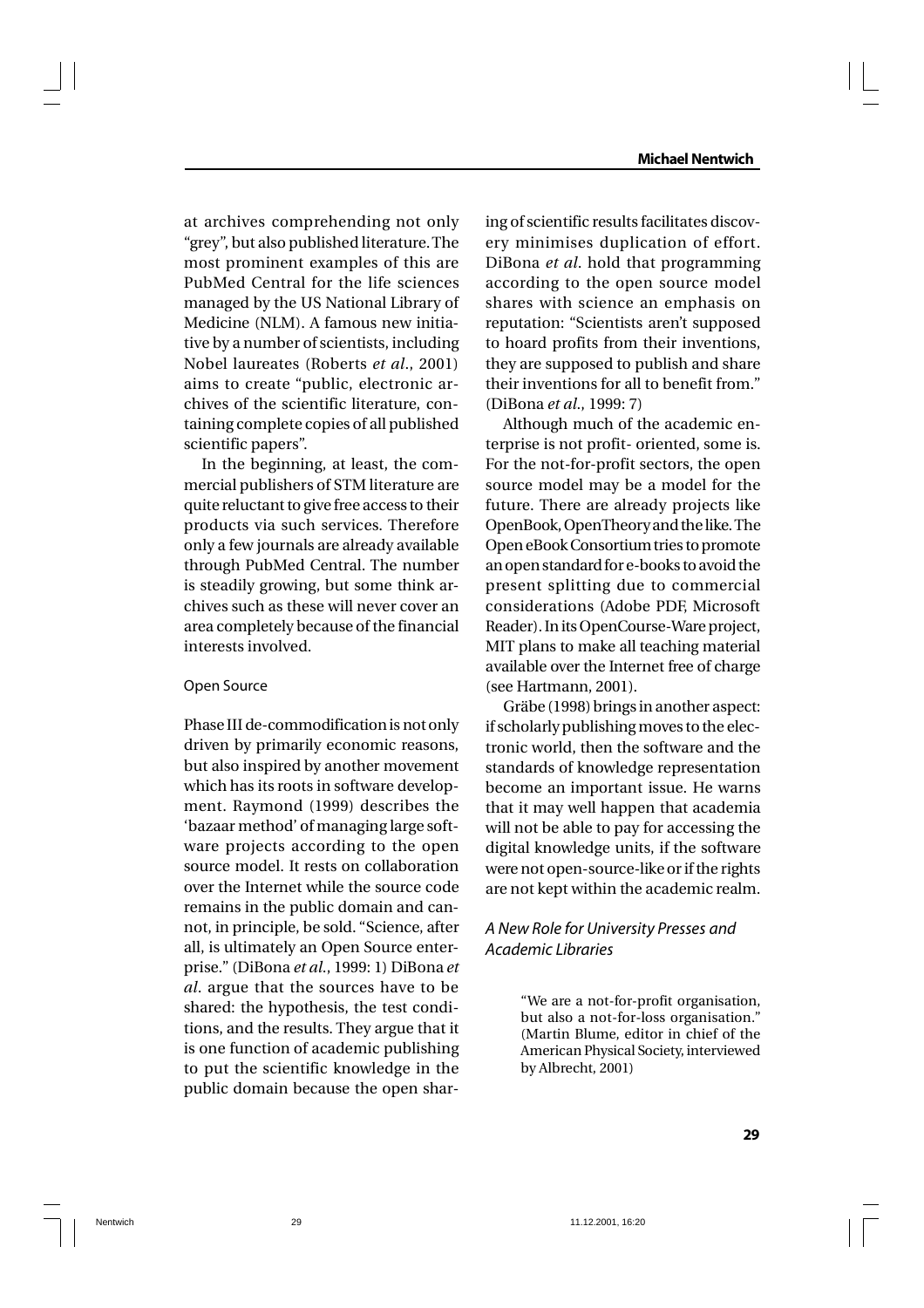The crisis described above might not only be solved via self-publishing, but also by those academic institutions which are traditionally in the business of publishing and archiving, namely university presses and libraries. Three reasons can be listed:

First, while (groups of) scholars engaging in the business of self-publishing in whatever form are tackling something relatively new for them, the presses are professionals and might be at the core of cyberscience publishing because "(t)he geniuses of this new technology have created the new vocabulary... but their brainchild lacks depth. It is a thousand miles broad but only a quarter-inch deep, and we can offer depth."(Zeigler, 1997: 42) Thatcher (1996: 202) suggests an important role for university presses instead of amateurish "faculty and research entrepreneurs" doing it themselves. He argues that presses have valuable and cheap skills to offer and that the time of academics is often treated as a free good, but it is not. Presses' special skills are not only in the technical domain, but in organising the certification and filtering of scholarship (which remains the realm of academics).

Second, the financial crisis is an incentive. As Okerson (1991a: 3) notes, it is hardly surprising that a vision of university-based publishing captures the imagination of parts of academe since "(a)bout 90% of formal academic publications migrate outside the academy before returning home as repurchased monographs and serials." Thatcher demonstrates that the dissociation of supply and demand, i.e. the insufficient demand for scholarly publications in the marketplace, was "the very basis of the rationale for university-based publishing

in the first place, not a new phenomenon just affecting us today"(1996: 200). Most university presses, however, publish principally in the humanities (Walker, 1995: 38). Consequently, if the presses should play a more prominent or even dominant role in academic publishing, they would also need to capture the science market.

Third, there is a necessity of academic institutions to become (again) publishers themselves in many areas since they could not find a commercial partner, e.g. for the publication of scientific software, databases and the like (Grötschel & Lügger, 1996). Hence, it is not only financial reasons which make academics and their institution initiate moves away from commercial publishers, but also the (perceived) impossibility to market particular categories of academic results (because there is no market, the costs are too high). In this respect, E-publishing might offer "many new opportunities for university presses [because] (u)niversities have human and computing resources that would offset the factor of market dominance to some degree" (Walker, 1995: 40).

Like the self-publishing route discussed above, another potential central role for university presses in phase III could lead to a nearly de-commodified system of scholarly exchange. Chodorow argues that there are three possible ways to solve the serial crisis: consortial purchase and licensing of information resources; a new pricing system for information; and exploring schemes to change the information market itself. Only the third way is, in his view, promising: "...the creation of a new market for scholarly information that preserves the low prices necessary to the successful maintenance of the modern academic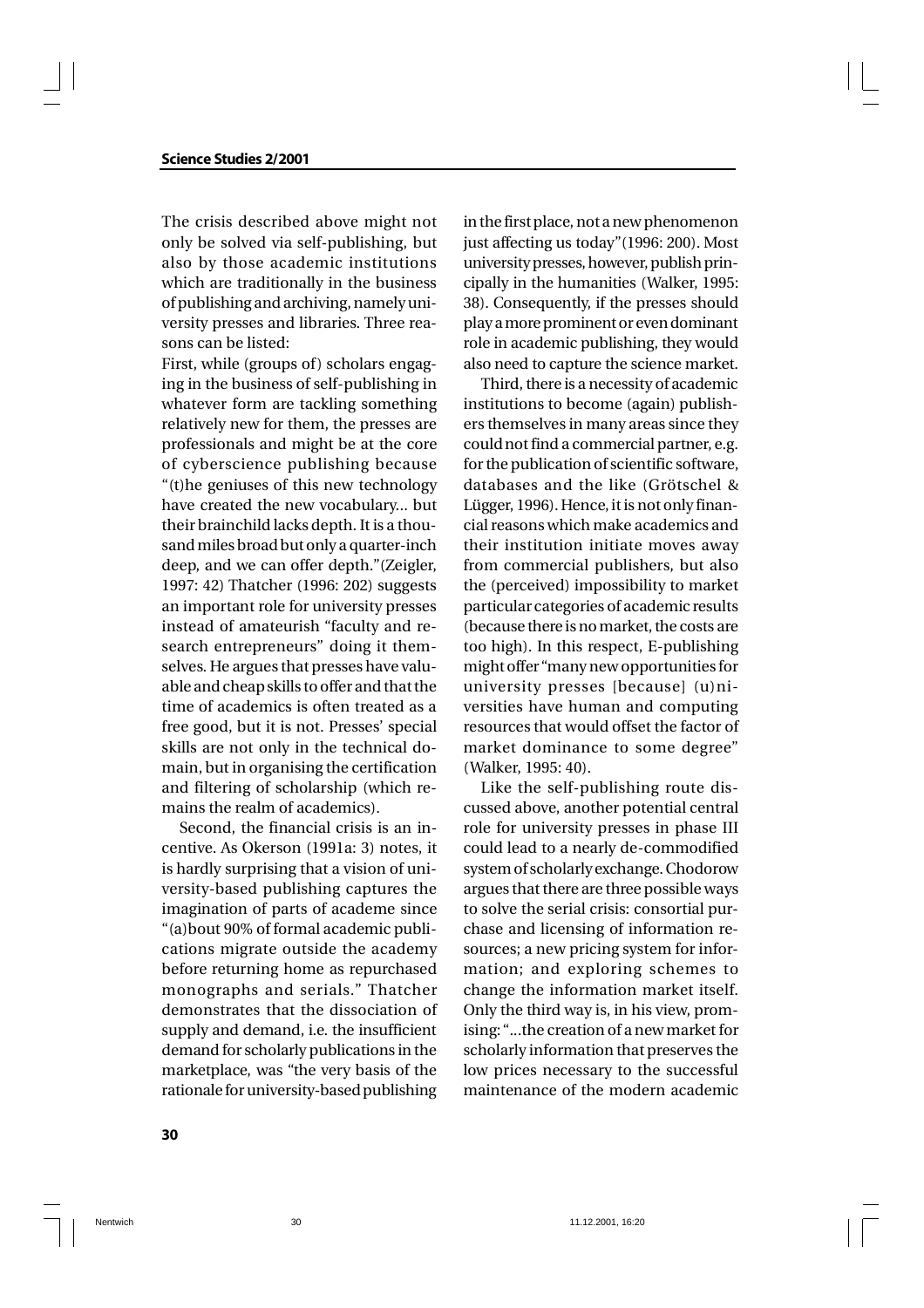enterprise." (Chodorow, 1998: 7)

 Chodorow describes the new market as separate from the 'edutainment' market now developing, and as not needing the middlemen – the commercial publishers – in the academic market. He argues that those features would enable scholars and universities to distribute information among themselves "in a system affected by costs instead of profits"(1998: 7). Whisler and Rosenblatt suggest a scenario for universities in which they themselves would invest capital resources more heavily in university-based information flows and new forms of scholarly publication, as well as place increased market pressures on the commercial sector. They argue that if universities "were to make strategic capital and staffing investments in university presses during the short term, the presses could be more likely to make a successful and rapid transition to electronic publication" (Whisler & Rosenblatt, 1997: 22). At the same time, intensive university efforts (i.e. investments) to recover STM and business publishing from the private sector should be made to reduce the crowding out of university press publications by for profit publishers which could also be accompanied by libraries placing strong market pressures on commercial publishers through cancellation of journals whose prices rise faster than the average rates for scholarly journals in general. Whisler and Rosenblatt predict that the investments could be recovered over time through reductions in capital investments in library buildings. If their vision came true, the university itself would encompass most of the information flow in scholarly communication through its networked capability. "That information having commodity value

outside of the academy could be sold in the marketplace, and the revenues used as a subsidy to the system itself." (Whisler & Rosenblatt, 1997: 22)

There is, however, still a long way to go since "(m)any universities have committed a major error in trying to force their university presses to become selfsupporting. This policy has resulted in the presses identifying increasingly with – and adopting the values of – commercial publishers." (Atkinson, 1996: 261) Bennett and Matheson (1992) envisage that universities might funnel more money into the university presses if the money now spent in their libraries could be redirected to university-published journals. As Okerson reported, this train has been set in motion already at the beginning of the last decade. At least in the US, university-based publishing was receiving significant attention. In 1991 she noted that "(t)he mechanisms are almost in place; the community is energetic and eager; the need is urgent" (Okerson, 1991a: 6).

Given their quandary between trade publishers and demanding faculty, academic libraries are among the most active promoters of phase III. Apart from their activist agenda- setting role, libraries contribute two things: first, they can cooperate among themselves to gain greater market power *vis-à-vis* the commercial publishers, and second, they may themselves enter the domain of publishing. Such examples are the Scholarly publishing and academic resource coalition (SPARC), High Wire Press and Cooperative Online Resource Catalog (CORC) initiatives (Owen, 2000: 3). Libraries have also a traditional role to play with regard to providing access to the published material. "However, the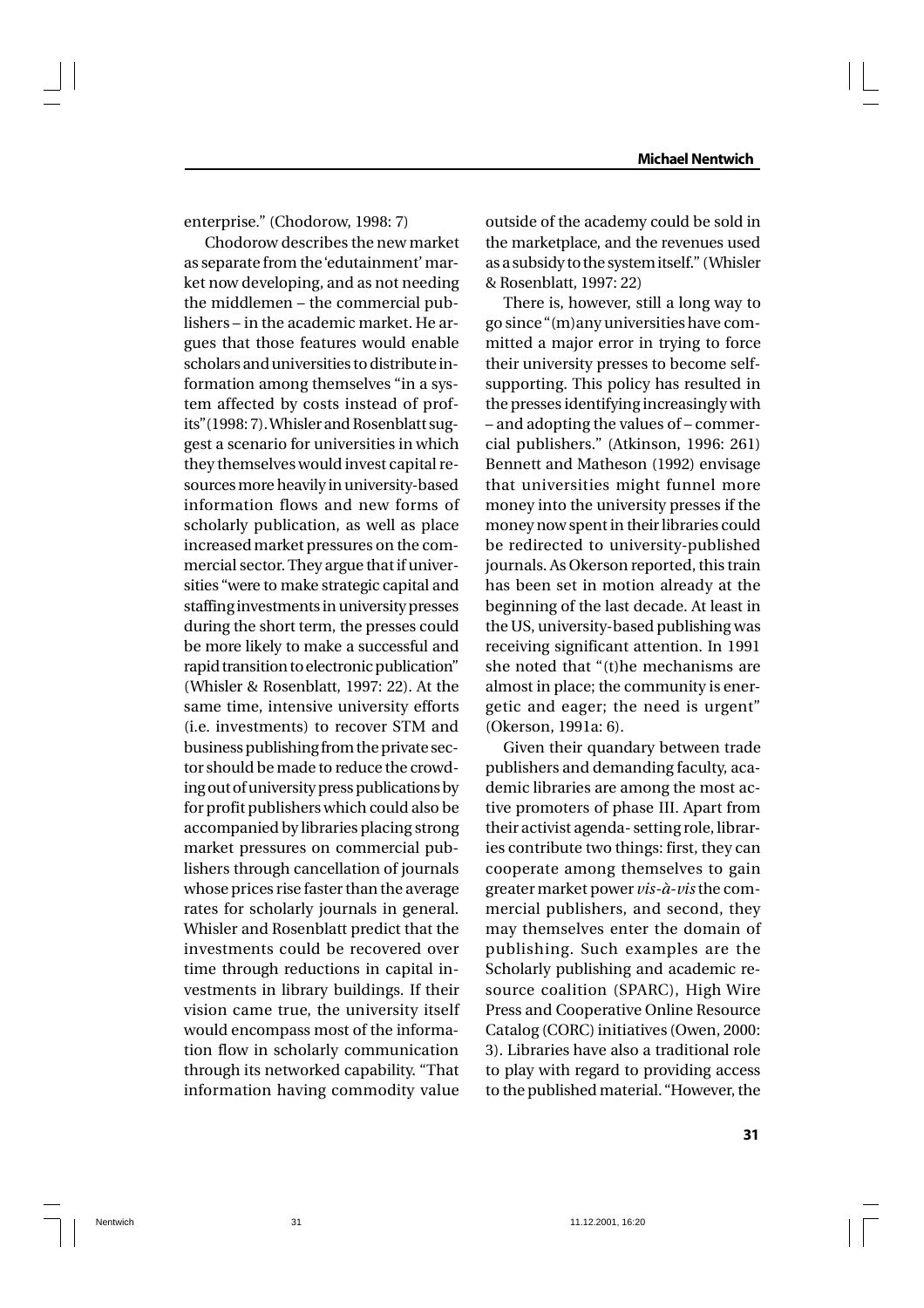job of organizing, coding, linking, updating, licensing, and maintaining that wide range of material takes on new significance." (Wittenberg, 1998: 2) The example given is CIAO, a repository and resource portal for researchers in the field of international affairs research.

### *A New Role for Academic Associations*

Many argue that it should be the primary task of academic associations to organise the de-commodified phase III scholarly communication system. Some of the initiatives have been mentioned already when discussing the electronic archives and pre-print servers; here we shall add some proposals and initiatives directly engaging the professional associations.

Getz has proposed that scholarly associations might ally themselves with the working-paper sites, give the service an official status and invest in the features with a view to make it more robust and useful. "Although freebie... services are useful, an enhanced... service for a fee (or as part of membership) might be much better." (Getz, 1997: 9) If professional bodies and associations will again become more actively involved in publishing, the flow of information might be more directly and quickly delivered form host institution to requester, author or researcher (Johnston, 1998: 12). A noncommercial system of refereed scholarly communication can be combined with peer review. Morton favours a centralised system on the shoulders of scholarly associations who would sponsor a 'super site' providing "sanctioned stature – a surety that only bona fide scholarly work would be resident" (Morton, 1997: 4). He proposes that copyright remains with the author or the employing institution

and concludes that in his model the process of communication would predominate over the issues of product and ownership embodied in the present commercial model.

Another important issue at stake is quality control. The associations pool all resources necessary to secure quality in phase III. As Atkinson puts it: "It should be the function of academic information services to ensure that national – or preferably international – peer review structures are in place." (Atkinson, 1993: 210) Various models have been proposed, some of them involving the cooperation with traditional journal structures, be they run by commercial publishers or not, others setting in place completely new structures. For instance, Atkinson (2000: 60) sees "an unprecedented opportunity to reconfigure information services" and argues that "the academy needs to use disintermediation as a tool to re-appropriate responsibility for formal scholarly communication that in the past has been the exclusive domain of scholarly publishers." His own proposal is called 'The Designated Channel' for each discipline. All scholarly work would go into this channel. This means that "the item does indeed add substantial knowledge" and that academia will guarantee its access over time. There will be "normative meta data" informing about currently perceived importance of an item in the database and will be indexed based on controlled vocabulary. Usetracking, i.e. access data, will add further information about the paper's merits. The library's task would be to create a synopsis, stipulating what is new or unique in the publication which should add up to cumulative meta data forming a sort of encyclopaedia. Politically,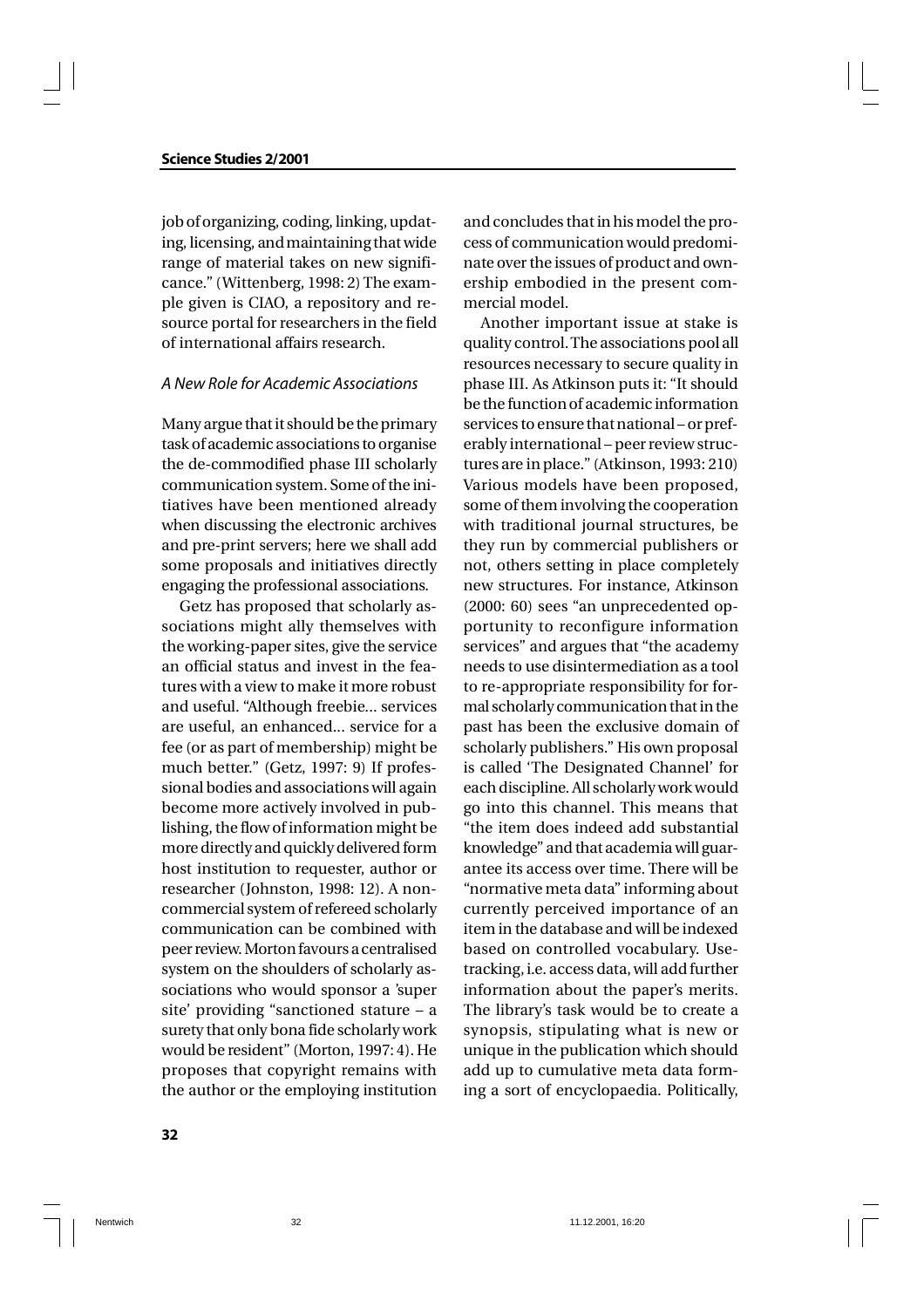these channels would separate information access from the institutions. The bibliographic value is "one-stop shopping", e.g. on the basis of the OAi standard. Atkinson's proposal is based on his earlier thoughts about a "control zone" into which all important scholarly material would go, namely "a single, virtual, distributed, international digital library" which he describes as a library which has (conceptual, virtual) boundaries and which defines its service operationally on the basis of the opposition between what is inside and outside those boundaries. He claims that the academic community would have to consider the creation of a control zone understood as something that is technically and conceptually separate from the open zone (Atkinson, 1996: 254 ).

Whether or not the scholarly associations will actually support these new systems depends on at least two issues: the relationship to commercial publishers and financial issues. If a scholarly association is already linked with (or financially supported) conventional journals that are published by commercial publishers, withdrawing from such links and going entirely the E-way poses serious dilemmas for them since the commercial publishers in many cases hold proprietary rights to the journals. Conceivably, the publishers might just go their own way if associations sever their links, and would end up competing with the new de-commodified (associational) journals. This dilemma may inhibit many associations from going this route.<sup>3</sup> Associations, however, may be in a quite powerful position, for instance if journal subscriptions are linked to membership in the association. In this case, the commercial publisher would lose

almost all of its subscribers at once while the competing new journal would take up most of them.

As to financing such systems, Walker (1998) proposes a scheme of charges paid by the authors for re-prints in a society's journal whereby part of the revenue would finance eventually putting all papers online for free access by users. Morton (1997: 4) proposes "annual institutional site-gateway fees" to be based on the institutional budget or on the number of researchers who potentially could place publications at the site. Ginsparg (1996: 7) envisages for those research communities with a relatively small number of authors and a much larger number of readers a model "wherein the institutions that support the research assert copyright privilege, assume the role of publishers, and disseminate material produced in-house for a fee to those institutions that only consume it." He admits that this would upset proponents of free electronic access to all publicly supported research material but claims that it would be a logical system, in which the real risk-takers (the institutions that support research by way of investment in salary and equipment) are able to profit from and protect the products of that investment.

### **De-commodification?**

Phase III is, so far, a time of change. It is not clear yet what shape exactly it will take, but it features, at least partially, what we might call de-commodification or rede-commodification since it might reinstate the original, un-commodified situation. Most probably, there will be a mixed system – partly commodified,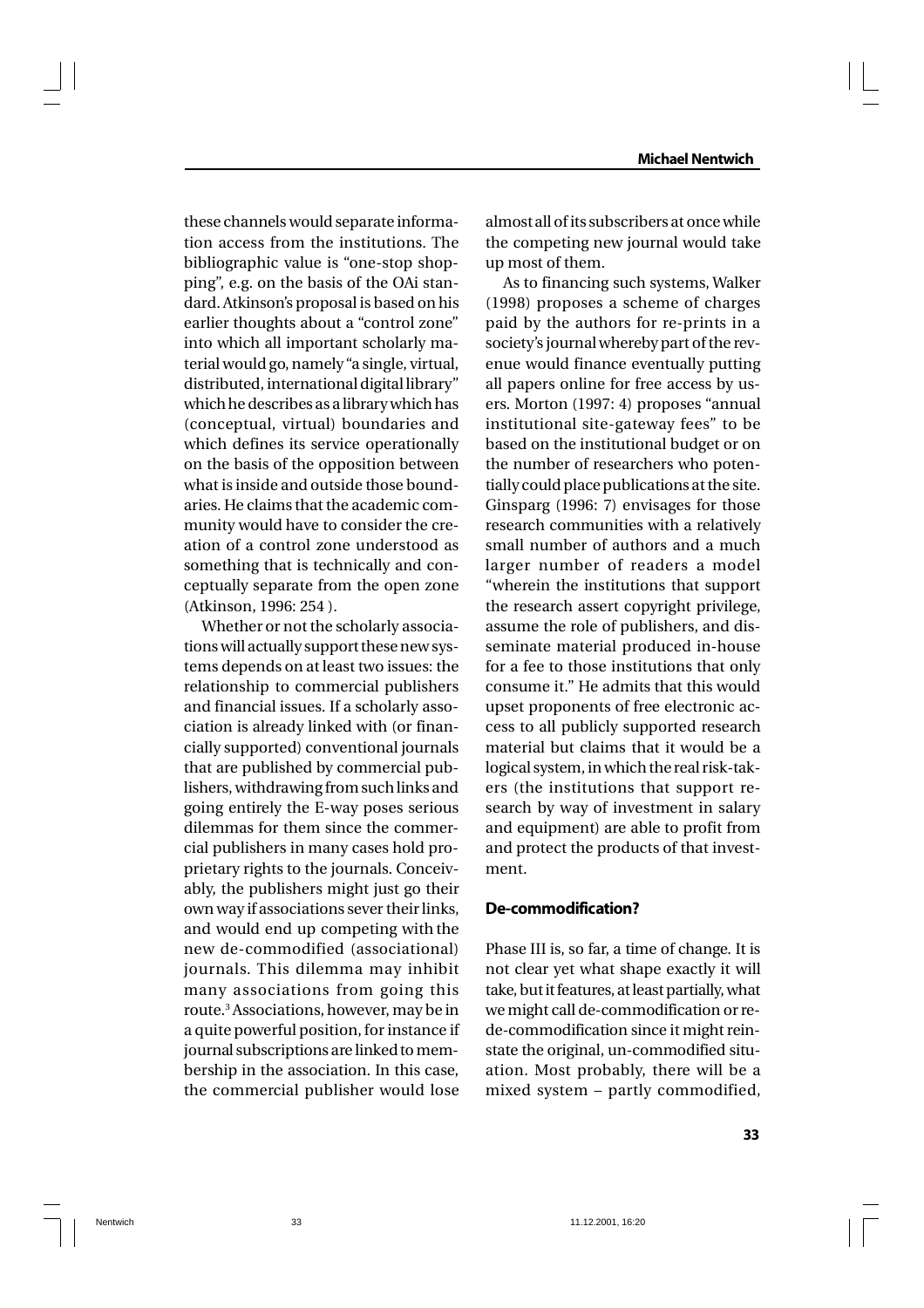partly de-commodified. Although some hopes of a completely new scholarly publication system are not yet fulfilled (and may never be), I hold that in the medium run, free access archives like ArXiv and the like may succeed in most disciplines. The main driving force is that, with the help of ICT, the core business of academic publishing, in the sense of formal scholarly communication, can be done without commercial publishers.

### *The Case for De-commodification*

This argument rests on the answer to the following question: What does publishing involve and who can render the services? If it turns out that the traditional system is neither adding evident value nor in a significantly better position to render the necessary services, and if, at the same time, the alternative system is much cheaper, the latter might ultimately replace the former.

If we look at the various functions to be performed, we can distinguish between four groups. First, those tasks which, already in phase II, are done by the scholarly community as a whole anyway. This includes *editing*, i.e. "running" the journal. Managing editorial rules and corresponding with authors, referees etc. is typically done by an academic anyway (now increasingly via E-mail, see Appel, 1996). *Scholarly quality control*, i.e. finding out whether the submitted article is new, valuable etc., is always done by academics. *Reputation or branding* is certainly a service provided by publishers, as Rohe (1998: 2) argues: "A well-known publisher's name is similar to a brand name." According to Atkinson, "We do not really pay for *what* is in [the publishers] publications; what we pay for is

rather *that* what is in their publications acquires a certain status and attracts a certain attention by virtue of its location in those publications." (Atkinson, 2000: 64, emph. in orig.) No doubt, scholarly associations or universities could be, as they are already in some areas, the new brand names for scholarly publications. In principle, there is no need for commercial brands which are mainly targeted at increasing revenues, less at increasing reputation for scholars. The tricky question involved here is, however, whether setting up a parallel infrastructure, run by academia itself, would have the power to attract enough academic authors to break even, i.e. to detract authors and consequently reputation from the commercial system.

One proposed route is that universities do not allow their faculty to submit to commercial publishers any more. This could be combined (and in fact is already in some areas) with libraries not buying these journals any longer (also because they are too expensive anyway) which would make them less accessible and hence less attractive. A more liberal alternative would be to make the alternative system more attractive. This could be done for instance by formally upgrading the status of the alternative *vis-à-vis* the traditional journals when it comes to research assessments. Furthermore, attractiveness could be enhanced by high-quality and all-encompassing search-engines which cannot be provided by commercial publishers due to their competitive policies. We can only speculate whether the scholarly system and, indeed, the academics themselves are flexible enough to gradually switch to the new system. In any case, there are already a number of powerful proto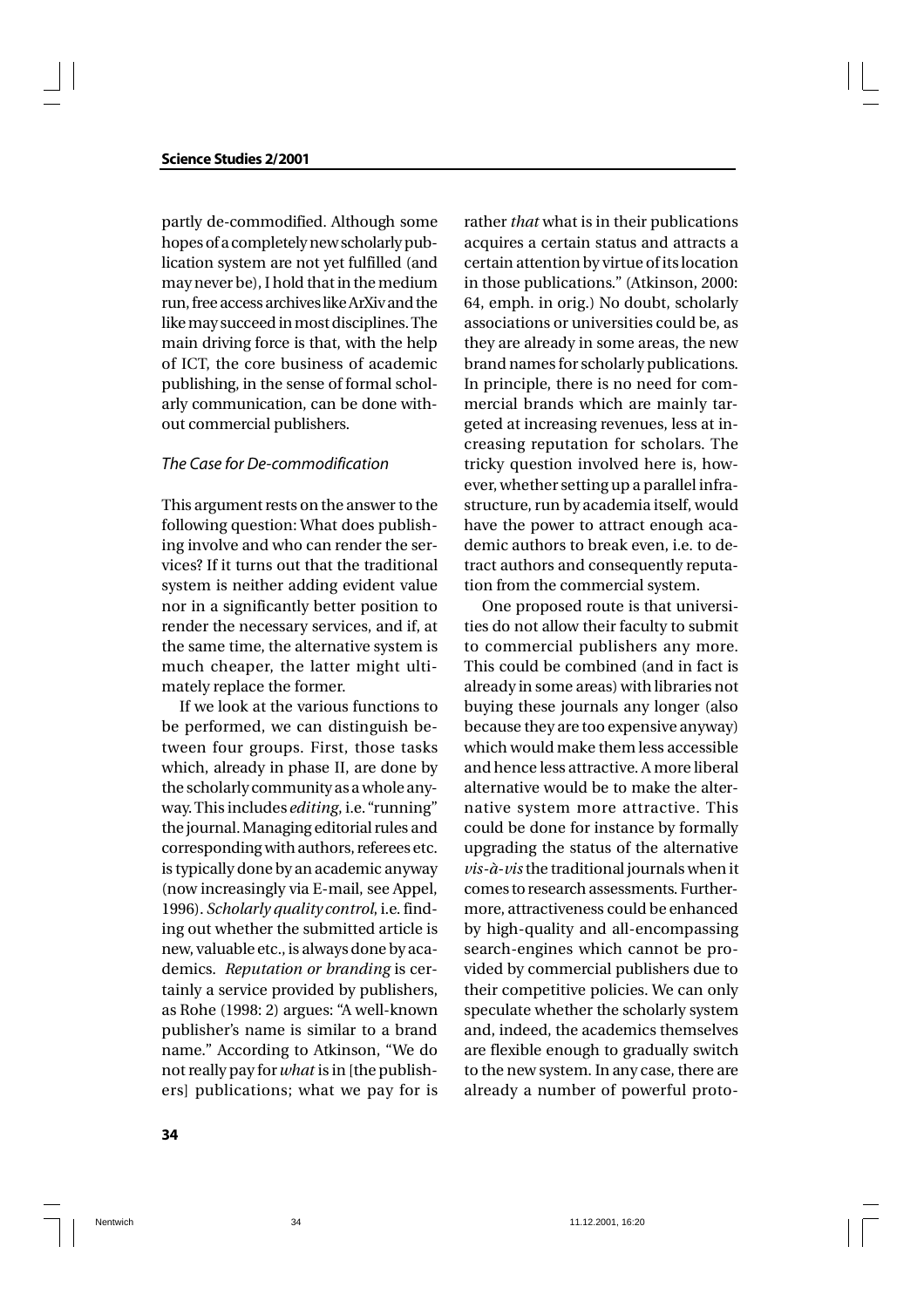types which shed some light on the possible future (see above).

The second group of functions is increasingly being performed by the author, not by the publisher. For instance, typesetting, formatting, page-composition, layout, tagging, including the HTML or, later on, XML coding, is done to an ever increasing degree by the author with the help of auto-formatting editor software.<sup>4</sup> As to *proof-reading*, there will be no differences to the status quo: the author him- or herself is proofreading. In any case, professionalism in the academic publishing process, in general, and with a view to typesetting and copy-editing, would have to be upheld. But these are functions which could also be supervised by people within academia (e.g. in the university presses or scholarly associations).

A third group of tasks in academic publishing are typically outsourced. These can as well be done by phase II/ III non- profit publishers, such as university presses and/or the university or research institutions itself. This includes *language editing* which, in most cases, is already done by the scholars themselves; *copyediting*, i.e. the part of quality control which relates to formal necessities, such as a complete and coherent bibliography, etc., is either included in the typesetting/tagging or still outsourced as done now with most books. Furthermore, ever more sophisticated software is spreading among researchers and doing much of the job of a copyeditor in advance and automatically. For instance, new bibliographic software makes sure that the reference list is accurate and comprehensive, as well as in the desired format.

A fourth set of tasks will be increas-

ingly handed over to specialised software and could be simply or nearly superfluous in phase III. For instance *linking*, i.e. fitting the articles into a web of knowledge, making them retrievable etc. could be done by the publishers (Hunter, 1998: 2). However, there are already first examples of linking tools which do the job automatically on the basis of input by authors and editors. *Printing* will be done locally, by the reader or the library. *Distribution* is, in the E-world, done via the Internet. No packaging or shipping is necessary. Financial transactions, if at all necessary, are being automated. *Marketing* is trickier, but how much marketing is actually done by scientific publishers? Is it not mainly the authors who promote their books in conferences, by referencing in journal articles and refereeing books for journals? In an E-world, marketing could be turned into an information service, eventually via centralised access points with E-mail subscription services and/or accessible by knowbots (personalised knowledge robots). MacKie-Mason and Riveros (1997: 2) may be right to claim that "(g)ood scholars are good at research, not at finding readers" but finding readers could be organised in a more refined and probably more efficient way. By contrast, Mueller holds that "the global niche of scholars who do [a particular speciality] can be expected to spread the word among themselves." (2000: 4)

Furthermore, *copyright management* would be almost superfluous in a decommodified scholarly world. Fisher (1993), for instance, opposes the present copyright management system to two alternative systems which he calls 'author-managed', i.e. one where the authors retain their copyrights and conse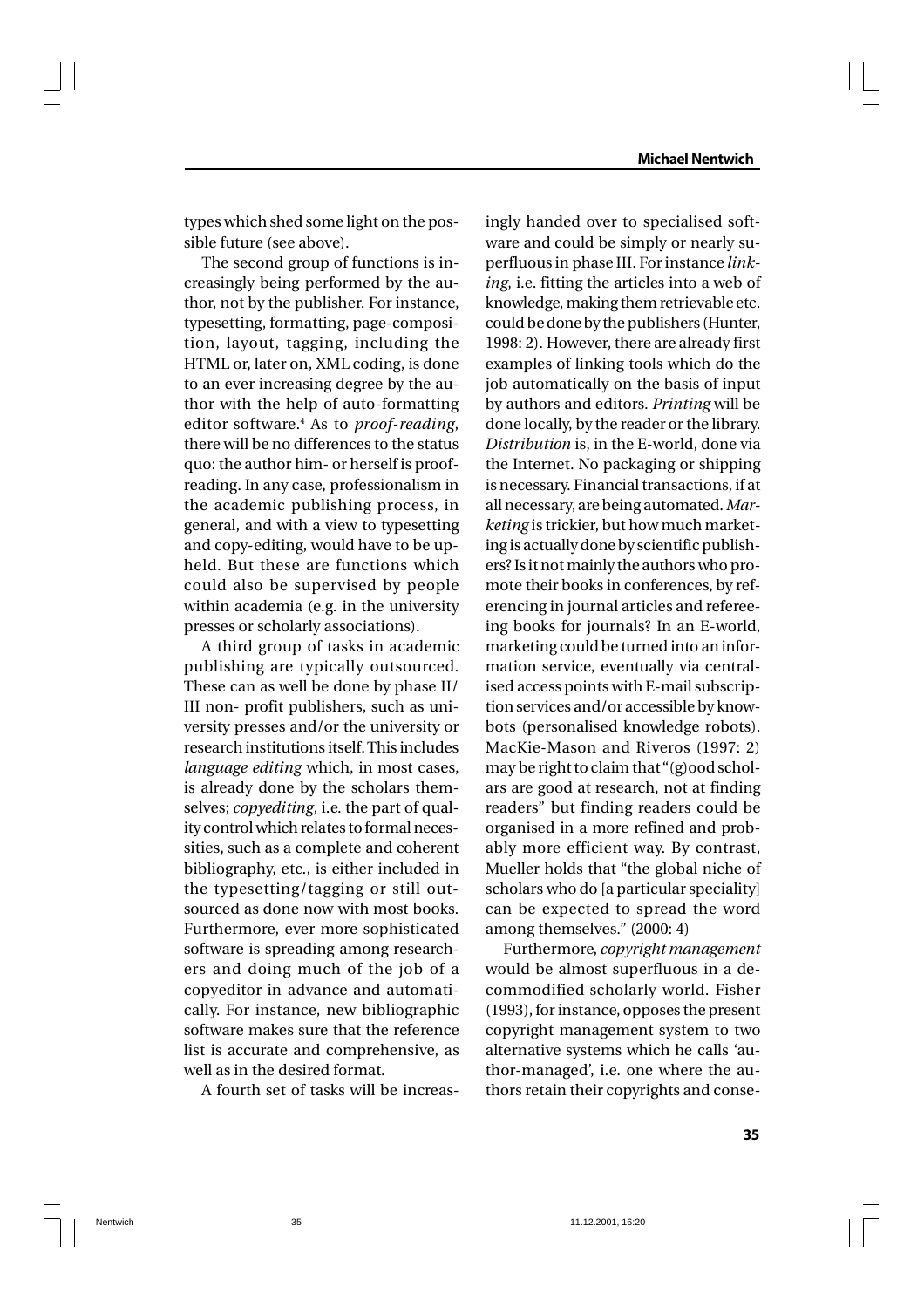quently have to handle all related business, and 'institution-managed', where the authors' institutions (university presses) do the job. Fisher argues that, if a journal's policy was to permit any and all photocopying, the prices would go up enormously and the subscription rates down to one per journal. Furthermore, 'secondary publishers' (indexing services etc.) will have the costly burden to have individual relationships with each author or institution instead of a few publishers, which would turn their business to expensive. If the purpose of copyrights would not be to protect commercial interests of either authors nor publishers, but solely to protect authors from intellectual theft, then authors could retain their copyright and everybody could make copies (electronic or print) for free as long as not abusing the content.

Finally, the publishers claim to bear the financial, *entrepreneurial risk* of publishing. Given the high prices, however, the small editions (of books) and the often considerable print subsidies required for a book to be actually printed (borne by the authors, their institutions or research funds), this risk does not seem to be important. What is more important is that the risk can be taken by academia as well (for example the university presses). The advent of E-publishing also helps as it is much cheaper to make PDF files from a book than printing it. Consequently, the financial risk is actually diminishing.

Looking at this list of arguments, the result is that there is no particular need for commercial publishers in the system of scholarly communication, or in the words of Okerson: "Crudely put, it seems that the publisher is superfluous." (1995: Intro). This view is, however, not undisputed. The main counter-argument is that authors are not in the best position to take over the publishing business (e.g. MacKie-Mason *et al*., 1997: 2; Walker, 1995: 39; Jensen, 1998: 3; Rowland, 1994; Day, 1998: 2). But as already mentioned, universities or scholarly associations could easily invest in hiring professionals, and still save money, in phase III.

Most authors, therefore, maintain that the phase II system will be replaced by a new set up. With regard to the book market, Mueller (2000: 4) argues that the decision of whether or not to publish no longer depends on the prognosis of the number of sold copies. He claims that the publisher has a reputation to protect, but incurs no particular costs since editorial costs are pushed to the author, the cost of approval by peer review is borne collectively by institutions, production and distribution costs are not incurred until an actual sale, and advertising and marketing can be ignored. Many leading scholars are convinced that "(e)ither a collaborative solution will be reached, with paper publishers retooling themselves to perform those of their services that will still be required in purely electronic publishing, or scholars will simply bolt, and create their own purely electronic publishing systems." (Harnad, 1993: 4; see also Atkinson, 1993: 210; Hibbitts, 1996b: 2.16)

### *Niches for Sustained Commodification?*

Commercial publishers will not leave academic publishing without trying to reverse the trend. Although they are wealthy and well-established institutions, the development of a free-ware opposition culture and the technological developments (all outlined above)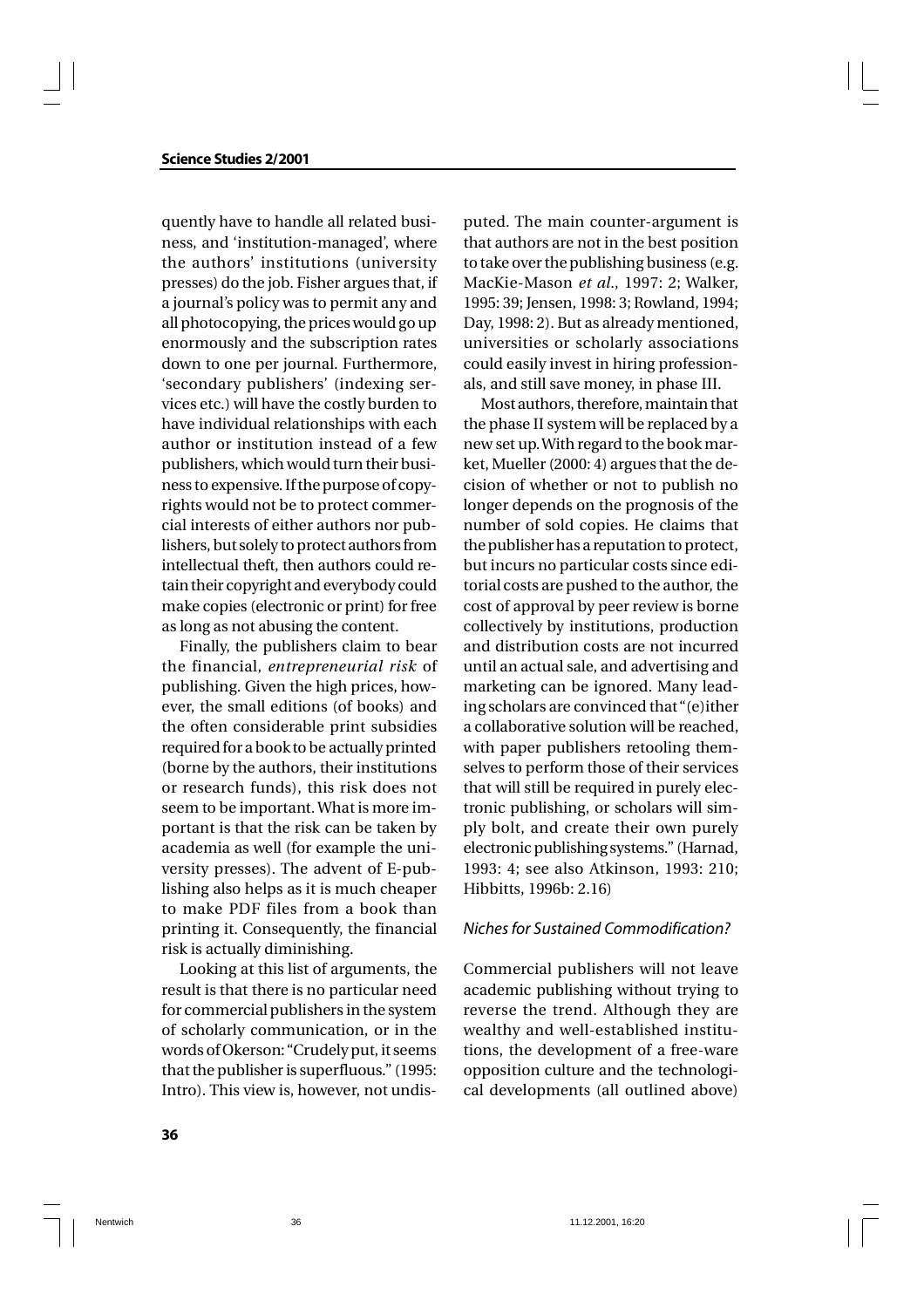suggest that their role will be significantly smaller in the medium term, already. At the same time, a number of niches may persist where commercial publishers possess specific know-how that cannot easily be paralleled in academia. I shall outline a few such potential niches.

Even if most academic papers would be accessible for free via the Internet, commercial journals could play a role. Along with other journal editors, Bloom for instance, argues that "quality information worthy of appreciation requires more effort than most scientists could muster, even if able." (1998) One possibility is that they would specialise in completely new services, such as *providing added value* in comparison to the web databases. The reason for buying and reading journals would be less that they contain original papers but rather that the editorial boards provide the readers with analysis by *putting new papers in context*: editorials and comments sorting information may become the hearth of a journal (Graetzel von Graetz, 2000). Delamothe and Smith (2001) go even one step further by suggesting that if journals cannot add value then they will die, and then add: "But if reading them can be a pleasure not a chore then they can survive." They see seven roles for journals: (1) selecting research that is important to their audiences; (2) presenting it in as exciting and as relevant a way as possible; (3) digesting and synthesising research which means in his view to turn it from information to knowledge; (4) educating readers, particularly on subjects that are new to them but which will change their lives; (5) setting the agenda and encouraging debate within the community; (6) prompting unfamiliar but deep thoughts; and (7)

entertaining the customer. This last point, *popularising academic output*, could be particularly attractive to commercial publishers, and is traditionally put aside by academics. In addition, the added value could also consist of *quality reprinting,* important research in a more fancy way than perhaps downloads from the Internet, printed with a standard black and white printer.

Apart from very special journals of a new type, commercial publishers may also further develop their *proprietary search-engines*, which specialise effectively in particular academic subjects. Both the user of such a service, and those E-journals and E-series wanting to be in such a database would have to pay.

Another area for potential continued commercial involvement in scholarly publication is the production of *interactive student text books* and *E-monographs*. Easier access, visual processing, enhanced intellectual content, electronic linking and provision of moving images are all laborious tasks which require special skills and time and might hence be provided by publishers. The same is true for multimedia publications (Odlyzko, 1994: 46; similar Götze, 1996: 70). Hence, the new role for commercial publishers might be that of a very specialised service provider.

While it is impossible to know in advance which niches actually will persist, these examples suggest that one should expect such niches for commercial publishers, even if phase III takes place in the form sketched above.

### **Conclusions: Phase III in the Making**

Phase III of the evolution of the system of formal scholarly publication has not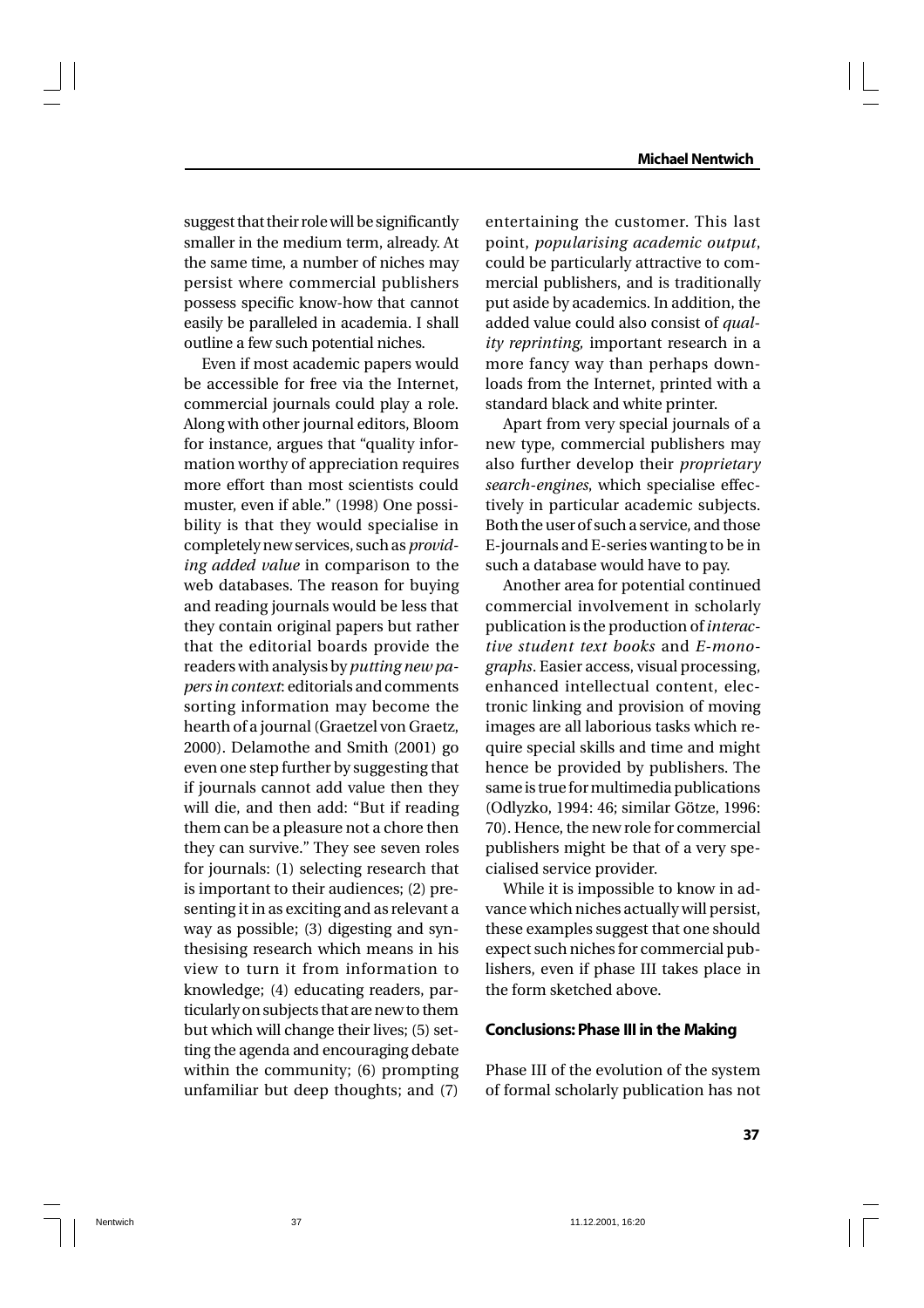yet taken full shape, but will – in contrast to phase II which was the age of increasing commodification – most likely be characterised by a strong de-commodified core with some niches for commercial publishers. The core will probably be a publishing system run by scholarly associations where scholars upload their E-"prints" on central servers ("E-preprints"). These papers may undergo subsequent quality control, either by being submitted to the editorial boards of Ejournals or by some other innovative rating process organised by scholarly associations. Although the shift from phase II to phase III is gradual and evolutionary, as soon as it will be completed, the outcome will be fundamentally different from the status quo ante. If our analysis holds, it will be more than the search for a new balance of power between the major players (commercial publishers, university presses, libraries, universities, scholarly associations), but instead a considerable upgrading of the role of all players except the commercial publishers.

We have mainly focused on functional reasons for this development, both economic – the system crisis of phase II and how the academic community is about to react to this challenge and the new technical opportunities of ICT which have already taken over many of the functions performed by the private sector. In addition, we have presented ideational developments which herald phase III – the growing conviction that almost free access to scholarly work on the Internet is a good idea, and the open source perspective which could slowly develop normative power and de-legitimise phase II arrangements.

Important additions to such a lens are, for sure, institutionalist concerns. Issues

of path-dependency and lower costs should not be underestimated. Commercial publishers as well-established actors of phase II should not simply be expected to vanish, and they are certainly trying to develop strategies with a view to avoid marginalisation. For instance, document delivery services, on-demand publishing and various archives are already well under way. In addition, we need to take into account that even the various actors within academia have different interests. Corporate research universities play a different tune than under-funded state universities so that institutional competition could be a significant impediment. In addition disciplinary differences, in particular the varying proximity of the research to the market in general, is an important factor.

Finally, re-appropriation requires "deep-seated cultural adjustments within the academy" (Atkinson, 2000: 64). However, there are already new institutions and new ways of going beyond for-profit publishing, hence stability seems challenged and new pathways are on offer.

### *Acknowledgements*

This paper is part of a wider research project on the impact of ICT on science and research, at ITA, Vienna<sup>5</sup>, partly financed by the Austrian Research Fund (FWF). I am indebted to R. Werle, L. Suarez-Villa **a**nd G. Falkner for their helpful and challenging comments on earlier drafts of this paper.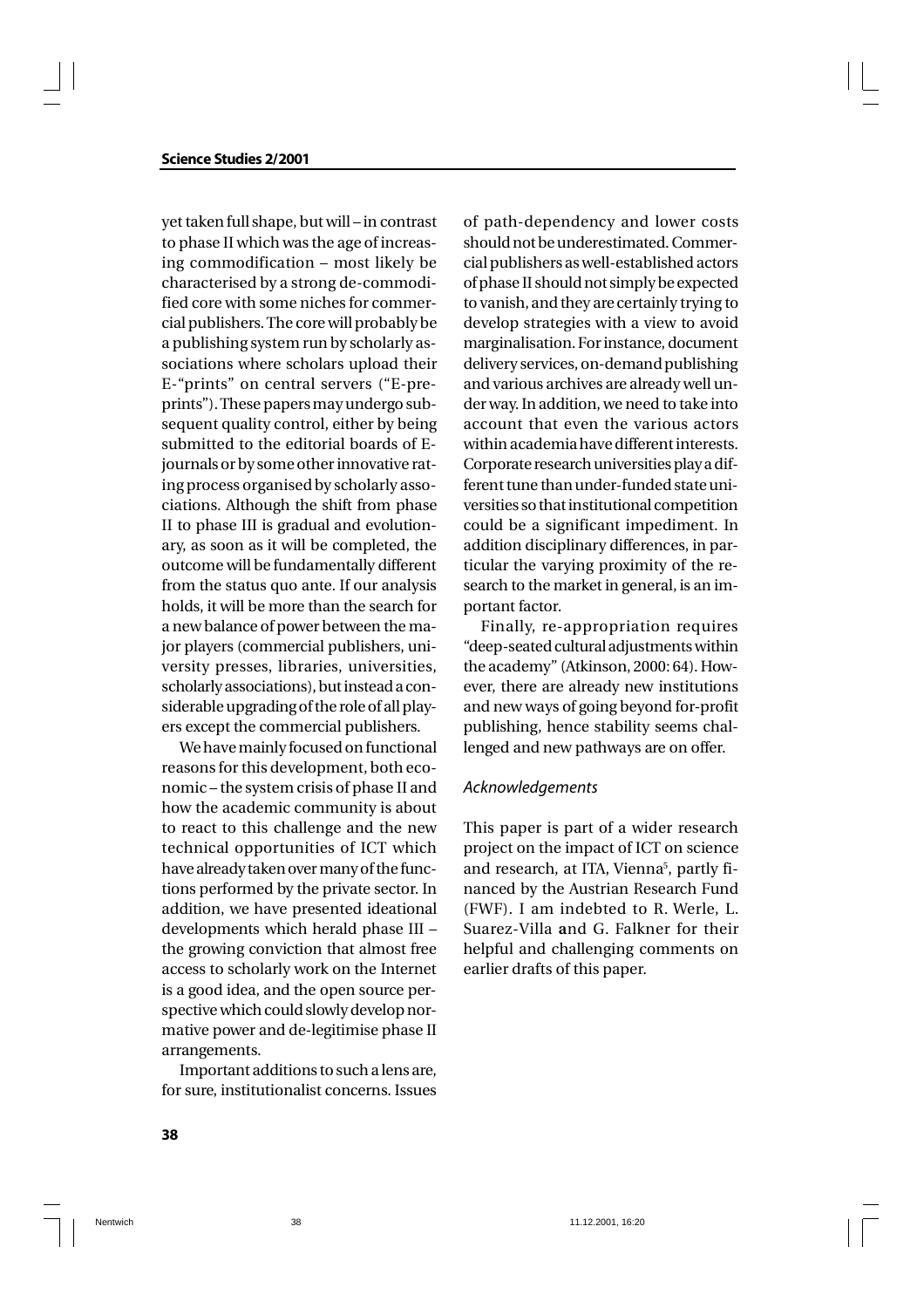#### **Notes**

- 1 These initiatives include the following: the initiatives of the Andrew W. Mellon foundation (e.g. Cummings *et al*., 1992); the CETUS project (CSU-SUNY-CUNY Joint Committee, 1997); the Scholar's Forum by the library of Caltech (Buck *et al*. 1999; on previous Caltech and similar initiatives see Guernsey 1998; Rowen *et al*. 2000); the Big12Plus Libraries Consortium (1998); the model university policy regarding faculty publication in scientific and technical scholarly journals (TRLN, 1993); the German Commission for purchase of the German Library Institute (Sietmann, 1999:216; cf. also Bär, 1999); very active in the field are the Association of Research Libraries and the Association of American Universities, with e.g. the ARL serial prices project 1989; the Consortium for electronic publishing (CEP); the International Scholars Academic Network (IScAN) 1997; the Electronic Scholarly Publishing (ESP) proposal 1996; the AAU committee on digital networks and intellectual property; the Joint AAU/ARL task forces on intellectual property rights in an electronic environment (AAU Task Forces 1994); and, well known, the Pew Higher Education Roundtable (1998).
- 2 The Internet addresses (URLs) of the various online projects and institutions mentioned can all be found at http://www. oeaw.ac.at/ita/cyberlinks.htm, an interactive link database constantly updated.
- 3 I am grateful to L. Suarez-Villa for suggesting this argument.
- 4 Fisher notes that in an early, MIT-Press-run E-journal, the managing editor also did the tagging and " typesetting" . The same is true for many other E-journals and E-series.
- 5 A more complete and constantly updated bibliography including all URLs if available can be found via the project homepage at http://www.oeaw.ac.at/ita/ cyberscience.htm.

#### **References**

- AAU Task Forces
- 1994 Acquisition and Distribution of Foreign Language and Area Studies Materials; A National Strategy for Managing Scientific and Technological Information; Intellectual Property Rights in an Electronic Environment; report, comm. by: Association of American Universities and Association of Research Libraries, May, Washington: ARL.

Albrecht, J.

- 2001 "Das Netz für freie Forschung" (Net for free research). Die Zeit 19, 3.5.2001: 44. Appel, A. W.
- 1996 "How to Edit a Journal by E-mail". Journal of Scholarly Publishing 27, 2: 82-99. Atkinson, R.
- 1993 "Networks, hypertext, and academic information services: some longerrange implications". College & Research Libraries 54, 3: 199-215.
- 1996 "Library Functions, Scholarly Communication, and the Foundation of the Digital Library: Laying Claim to the Control Zone". The Library Quarterly 66, 3: 239-265.
- 2000 "A rationale for the redesign of scholarly information exchange". Library Resources and Technical Services 44, 2: 59-69.
- Bär, S.
- 1999 "Das große Würgen" (The great choking). Laborjournal, 4.
- Bennett, S.
- 1994 "Repositioning University Presses in Scholarly Communication". Journal of Scholarly Publishing 25, July: 243-248.
- 1996 "Re-engineering Scholarly communication: Thoughts Addressed to Authors". Journal of Scholarly Publishing 27, July: 185-196.
- Bennett, S. & Matheson, N.
- 1992 "Scholarly Articles: Valuable Commodities for Universities". Chronicle of Higher Education, 27 May 1992: B1-B3.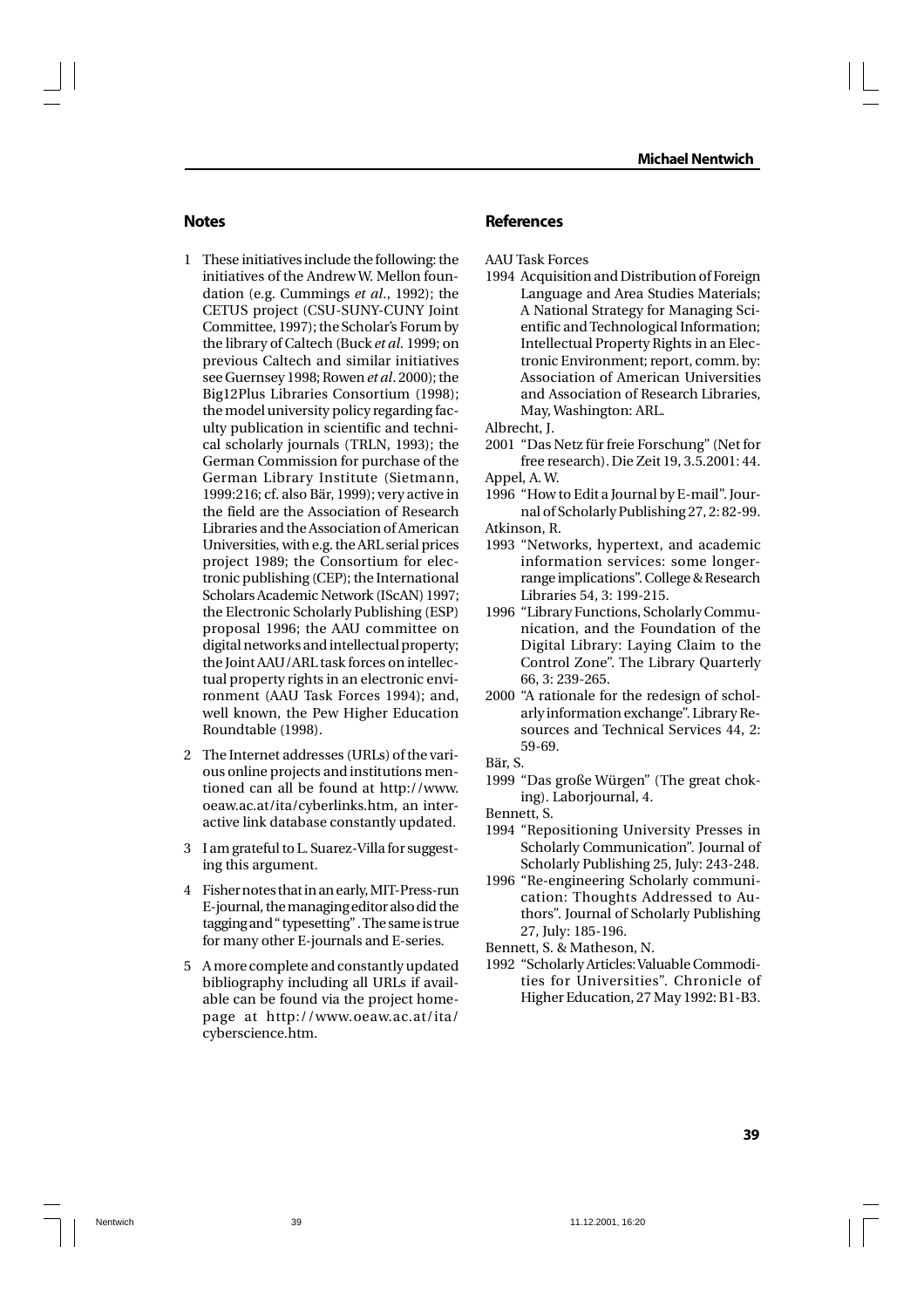#### **Science Studies 2/2001**

Big12Plus Libraries Consortium

1998 Scholarly Communication and the Need for Collective Action: A Statement by the Chief Academic Officers of the Big 12; Accessed on: 01-16 2001. http:/ /www.big12plus.org/pressreleases/ scholar.htm.

Bloom, F. E.

- 1998 "The Rightness of Copyright". Science 281, 5382: 1459-1460.
- Buck, A. M., Flagan, R. C. & Coles, B.
- 1999 Scholars' Forum: A New Model For Scholarly Communication; Accessed on: 01-16 2001. http://library.caltech. edu/publications/scholarsforum/. Chodorow, S.
- 
- 1998 "The Faculty, the University, and Intellectual Property". Journal of Electronic Publishing 3, 3.
- CSU-SUNY-CUNY Joint Committee
- 1997 The Academic Library in the Information Age: Changing Roles, comm. by: Consortium for Educational Technology for University Systems CETUS. http://www.cetus.org/acad\_lib.pdf.
- Cummings, A. M., Witte, M. L., Bowen, W.
- G., Lazarus, L. O. & Ekman, R. H.
- 1992 University Libraries and Scholarly Communication; report, comm. by: The Andrew W. Mellon Foundation Association of Research Libraries. http:// www.lib.virginia.edu/mellon/mellon. html.
- Day, C.
- 1998 "Digital Alternatives: Solving the Problem or Shifting the Costs?". Journal of Electronic Publishing 4, 1.
- Delamothe, T. & Smith, R.
- 2001 "PubMed Central: creating an Aladdin's cave of ideas". British Medical Journal online, 322: 1-2.
- Denning, P. J.
- 1996 "Journals' End? or Electronic publishing Plan a Must". Computing Research News, September.
- DiBona, C., Ockman, S.& Stone, M.
- 1999 "Introduction" in DiBona et al. (eds.) Open Sources: Voices from the Open Source Revolution. Cambridge et al.: O'Reilly.
- Fisher, J. H.
- 1993 "Copyright: The Glue of the System". Journal of Electronic Publishing 1, 15.

1997 "Comparing Electronic Journals to Print Journals: Are There Savings?" Andrew W. Mellon Foundation Conference "Scholarly Communication and Technology, 1997-04-24/25, Emory Univ.

Franks, J.

1993 What is an Electronic Journal? (Message to the Public- Access Computer Systems Forum <PACS-L> in four parts); http:// listserv.uh.edu/cgi-bin/wa?A2=ind 9301c&L=pacs- l&P=5953, 6067, 6181, 6295.

Frisch, E.

- 1996 "Elektronische Fachzeitschriften im WWW als Paradigmenwechsel im System wissenschaftlichen Publizierens" (Electronic journals in the WWW as change of paradigm in the system of scientific publishing). Pp. 361-374 in Krause et al. (eds) Herausforderungen an die Informationswirtschaft. Proceedings ISI'96. Konstanz: UVK-Universitätsverlag.
- Getz, M.
- 1997 "Electronic Publishing in Academia: An Economic Perspective". Andrew W. Mellon Foundation Conference "Scholarly Communication and Technology, 1997-04-24/25, Emory Univ.
- Ginsparg, P.
- 1996 "Winners and Losers in the Global Research Village". UNESCO conference, session Scientist's View of Electronic Publishing and Issues Raised, 19-23 Feb 1996, Paris.
- Götze, D.
- 1996 "Die Rolle des Verlags" (The role of the publisher). Pp. 68-72 in Börsenverein des Deutschen Buchhandels e.V. (ed.) Die unendliche Bibliothek, Verlag und Bibliothek. Wiesbaden: Harrassowitz. Gräbe, H.-G.

1998 "Wissenschaft zwischen Freizügigkeit

und Kommerz" (Science between freedom and commerce). 1998-06-12/13, Frankfurt am Main. http://www. informatik.uni-leipzig.de/~graebe/ projekte/infopapers/ffm.html.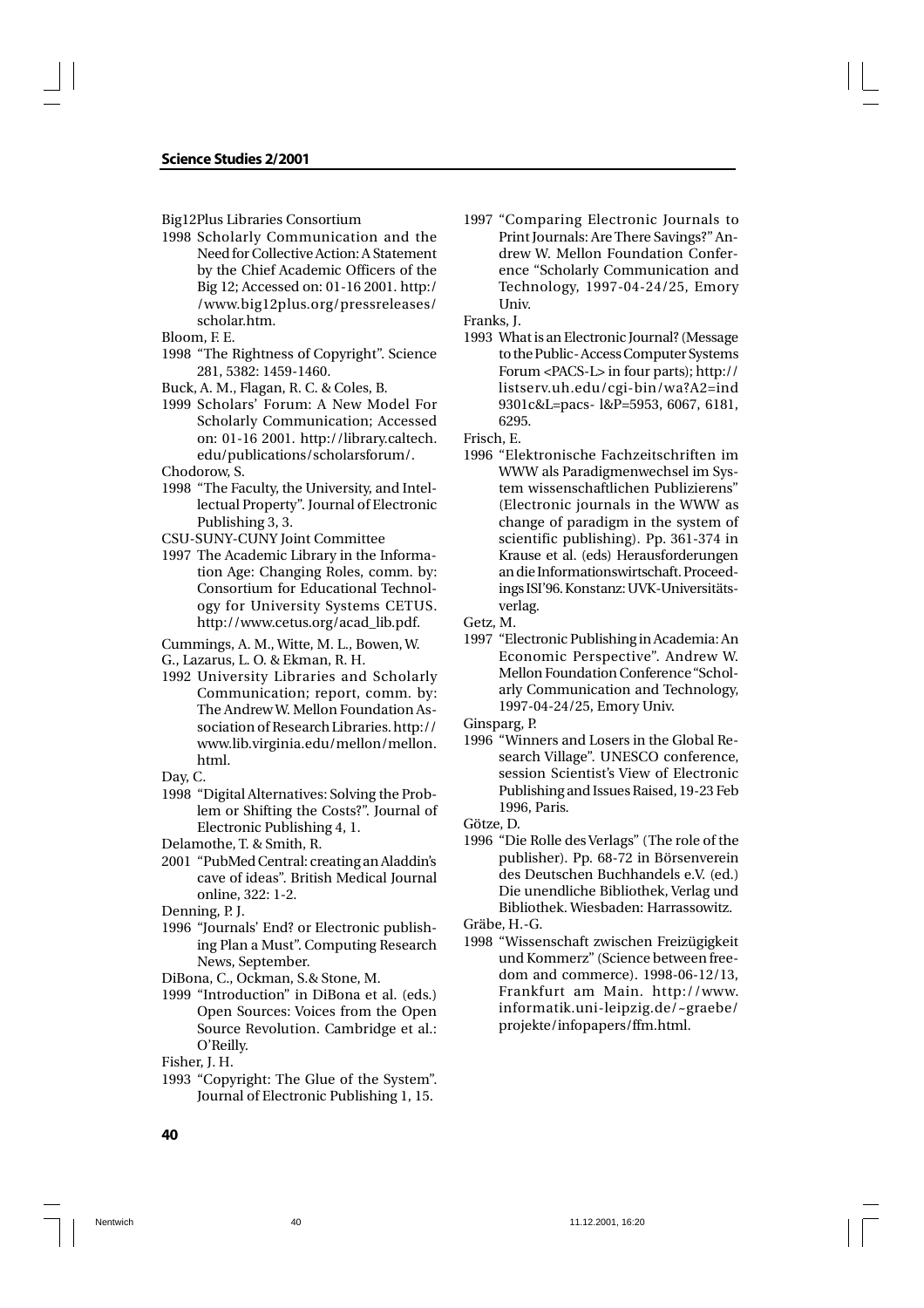Graetzel von Graetz, P.

2000 "Ein Paradigmenwechsel in der Wissenschaftspublizistik" (A change of paradigm in scientific publishing). Telepolis 27.1.2000.

Grötschel, M. & Lügger, J.

1996 "Neue Produkte für die digitale Bibliothek: die Rolle der Wissenschaften" (New products for the digital library: the role of the sciences). Pp. 38-67 in Börsenverein des Deutschen Buchhandels e.V. (ed.) Die unendliche Bibliothek. Verlag und Bibliothek. Wiesbaden: Harrassowitz.

Guernsey, L.

1998 "A Provost Challenges His Faculty to Keep Copyright on Journal Articles". The Chronicle of Higher Education, 1998-09-18.

Harnad, S.

- 1993 "Implementing Peer Review on the Net: Scientific Quality Control in Scholarly Electronic Journals". International Conference on Refereed Electronic Journals, 1993-10-01/02, Univ. of Manitoba, Winnipeg.
- 1997 "Learned Inquiry and the Net: The Role of Peer Review, Peer Commentary and Copyright". Antiquity, 71: 1042-1048.
- 1998 "On-line journals and financial fire walls". Nature 395, 9: 127-128. n.y. Copyright F.A.Q. (CogPrint Archive); Accessed on: 15.2. 2001. http://cogprints.soton. ac.uk/copyright.html.
- Harnad, S., Varian, H. & Parks, B.
- 2000 "Academic publishing in the online era what will be for-fee and what will be for-free?" Culture Machine, 2.

Hartmann, F.

2001 "Akademische OpenCulture oder globales WissensBusiness" (Academic open culture or global knowledge business). Telepolis, 10.5.2001.

Hibbitts, B. J.

- 1996a "Last Writes? Reassessing the Law Review in the Age of Cyberspace". New York University Law Review 71, June: 615-688.
- 1996b "Yesterday Once More: Skeptics, Scribes and the Demise of Law Reviews". Akron Law Review 30: 267.

Hunter, K.

1998 "Adding Value by Adding Links". Journal of Electronic Publishing 3, 3.

Jensen, M.

1998 "Cost Recovery and Destiny: Developing the Appropriateness Matrix". Journal of Electronic Publishing 4, 1.

Johnston, C.

1998 "Electronic technology and its impact on libraries". Journal of Librarianship and Information Science 30, 1: 7-24.

MacKie-Mason, J. K. & Riveros, J. F.

1997 "Economics and Electronic Access to Scholarly Information". Internet Publishing and Beyond: Economics of Digital Information and Intellectual Property, 1997-01-23/25, Cambridge, MA.

Morton, B.

1997 "Is the Journal as We Know It an Article of Faith? An Open Letter to the Faculty". The Public-Access Computer Systems Review 8, 2.Mueller, M.2000 The library catalog, the word processor, and the digital archive: Three stages of information technology in humanities scholarship. Accessed on: 10-23 2000. http:// faculty-web.at.nwu.edu/english/ mmueller/ariadne/bibliography/ threestagesframe. htm.

Odlyzko, A. M.

1994 "Tragic Loss or Good Riddance? The Impending Demise of Traditional Scholarly Journals". Journal of Universal Computer Science 0, 0: 71-122 (quoted according to manuscript).

Okerson, A.

- 1991a "Back to Academia? The Case for American Universities to Publish Their Own Research". Logos 2, 2: 106-112.
- 1991b "The Electronic Journal: What, Whence, and When? [Paper delivered at the OCLC Users Council Annual Meeting in February 1991]". The Public-Access Computer Systems Review 2, 1: 5- 24.
- 1997 "Midnight in the Garden of Good and Evil? Libraries, Academic Publishing, Copyright, and other Miasmas." http:/ /www.library.yale.edu/~okerson/ okerson-sf.html.